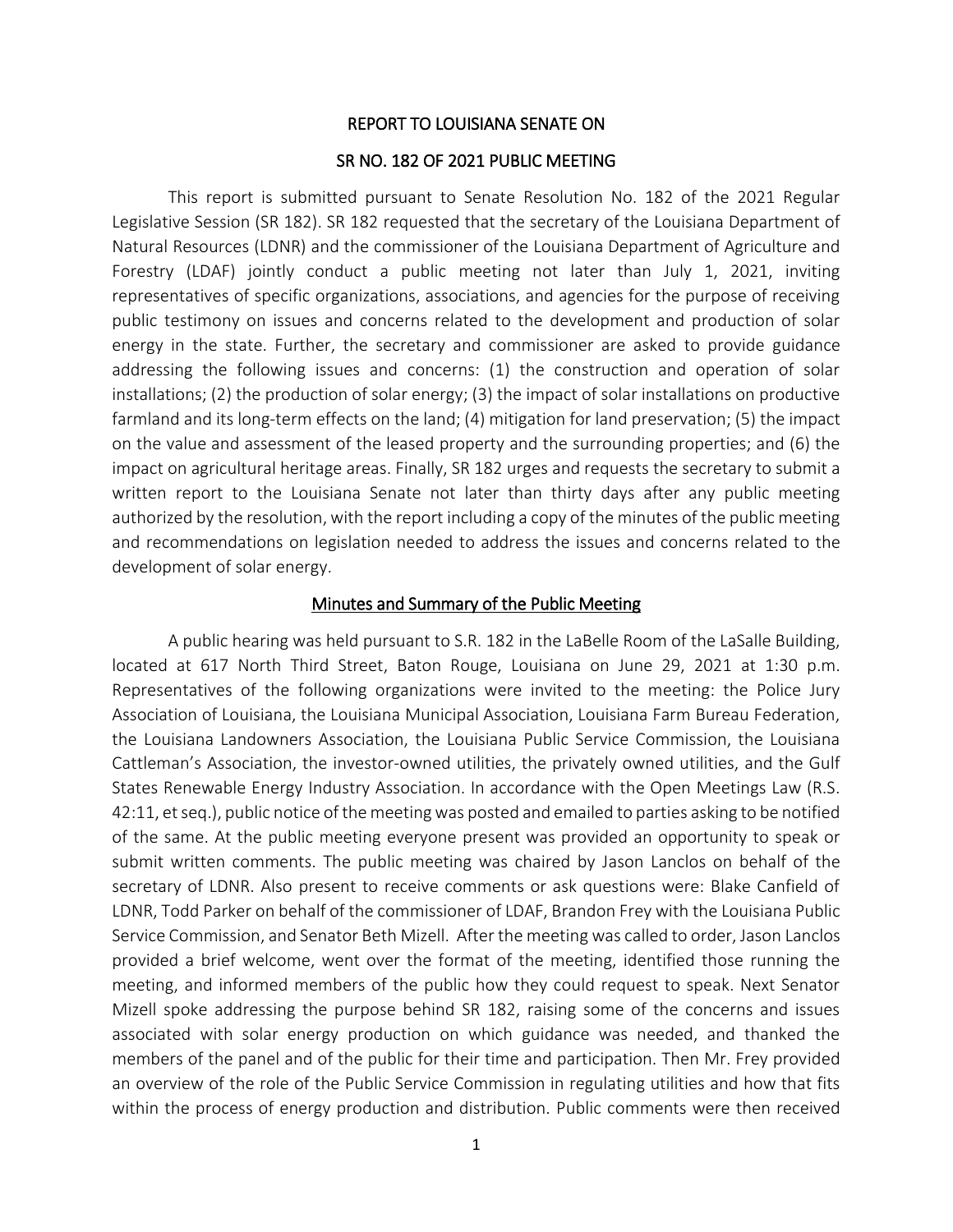from approximately twenty individuals. A summary of these remarks are set forth below. Following public comments, closing remarks were made by Senator Mizell and Mr. Lanclos. The meeting then adjourned. A copy of the transcript of the public meeting with the specific remarks and comments can be provided upon request. Additionally, approximately 27 written comments were received, which are also summarized below.

# A summary of comments received at the June 29<sup>th</sup> public meeting:

- Several commented that they were concerned that solar energy installations may not be properly decommissioned at the end of their operational life;
	- o Some commented that the cost of decommissioning may exceed the value of the equipment or of the project, thus leaving abandoned solar equipment on the property and restricting its future use;
	- o Several stated that decommissioning plans and some form of financial security (bonds and escrows were specifically mentioned) from solar developers should be required to ensure proper decommissioning;
- Local zoning and land use planning were both cited as necessary, with specific mention being made of spacing, set-backs, and vegetative barriers;
	- o Members of local parishes mentioned the need for guidance from those with expertise with solar energy installations;
	- o Some members of the public recommended there be a moratorium on new solar installations until appropriate regulations or guidance was in place;
- Several commented on there being a need for statewide requirements for solar energy installations, including a state permit requirement;
	- o Some members seemed to disagree as to the nature or breadth of such a program, with different levels of state involvement being discussed;
	- o At least one representative of a Parish government asked that the state avoid a one-size fits all policy that would take away each parishes' ability to allow solar energy installations as they felt best met their parish's needs and situation;
	- o The Louisiana Farm Bureau Federation recommended slowing the situation down regarding solar development in order to first put some best practices into place for the industry itself and to help put some guidelines into place for landowners
	- o Representatives of some solar developers stated that they support reasonable regulations and guidance;
- The size of solar energy installations caused concern for some;
	- o Several members feared that solar energy installations will take too much acreage currently used for ranching or farming out of commerce;
	- o A specific concern was raised that if too much acreage currently used for sugar farming were taken out of particular geographically proximate areas, then the sugar mill serving those areas may face financial ruin;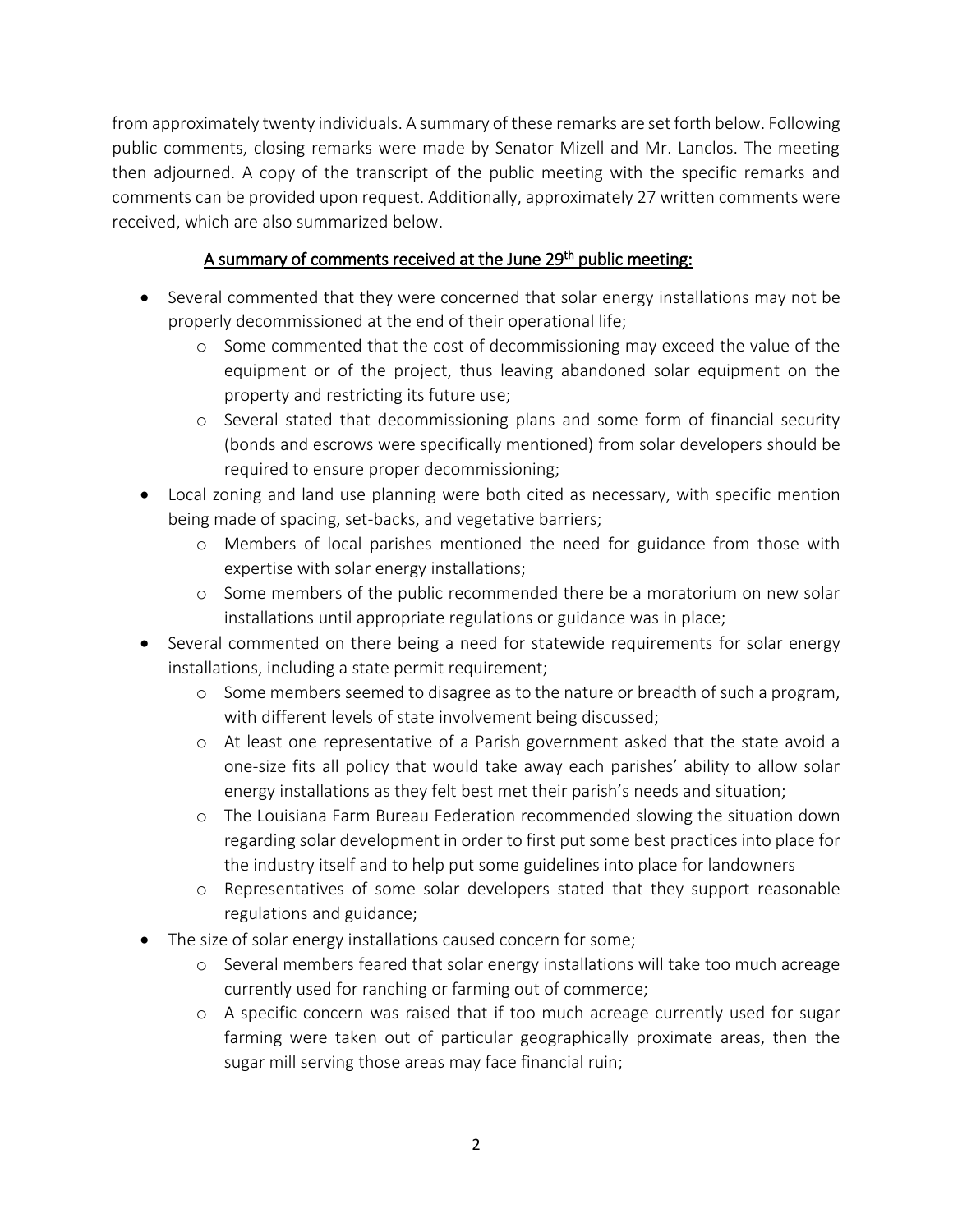- $\circ$  It was noted that less than 25% of land being farmed for sugar cane was owned by farmers and that for many farmers the loss of acreage can upset the current balance and thus shutter their business;
- o One rancher noted that 500 acres for a solar energy installation, could account for approximately 13,500,000 meals if it were instead used for cattle ranching;
- o One farmer mentioned that leasing his property for a solar energy installation provided the best opportunity to keep using the remainder of his property for dairy farming, which has not survived throughout most of Louisiana;
- Several commented that the jobs and economic benefits for a local area associated with farmland far exceeded the jobs and economic benefits associated with solar energy installations;
	- $\circ$  It was stated that 1 acre of sugar cane supports approx. \$5,000 in annual economic activity for the rural community & 30 acres of sugar cane supports 1 local job  $-$ "solar doesn't do this;"
	- o It was stated that regulators should understand the long-term effects of providing any kind of tax relief or financial incentives to industrial solar projects;
	- o One person mentioned that solar energy installation would provide much needed taxes for parish and local governments;
	- o One person mentioned that solar energy is one part of decarbonizing the oil & gas and petro-chemical industries so that they can sell products across the globe and retain or increase employment in the state;
- There were several comments concerned with negative environmental impacts or threats to human health from solar energy installations;
	- o Several people mentioned concerns with the use of herbicides and other chemicals to kill vegetation around the solar panels and their potential impacts on ground and surface waters or on the future viability of the property for farming;
	- o At least one person raised concerns with the heavy metals used in constructing solar panels and whether they might pose a risk to public health and the environment;
	- o One person raised concerns with solar energy systems putting off electromagnetic rays that could negatively impact human health;
- Some commenters raised concerns about large solar energy installations negatively impacting plants and wildlife;
	- o One person raised concerns that large solar energy installations may block movement of larger wildlife if not constructed properly;
	- o One person raised concerns that large solar projects could destroy pollinators, most especially bees, by destroying the plants that they need to survive; when combined with the decrease of the honey bee colonies throughout the country this could have a devastating effect not only on the beekeeping and honey industry but on agriculture more broadly;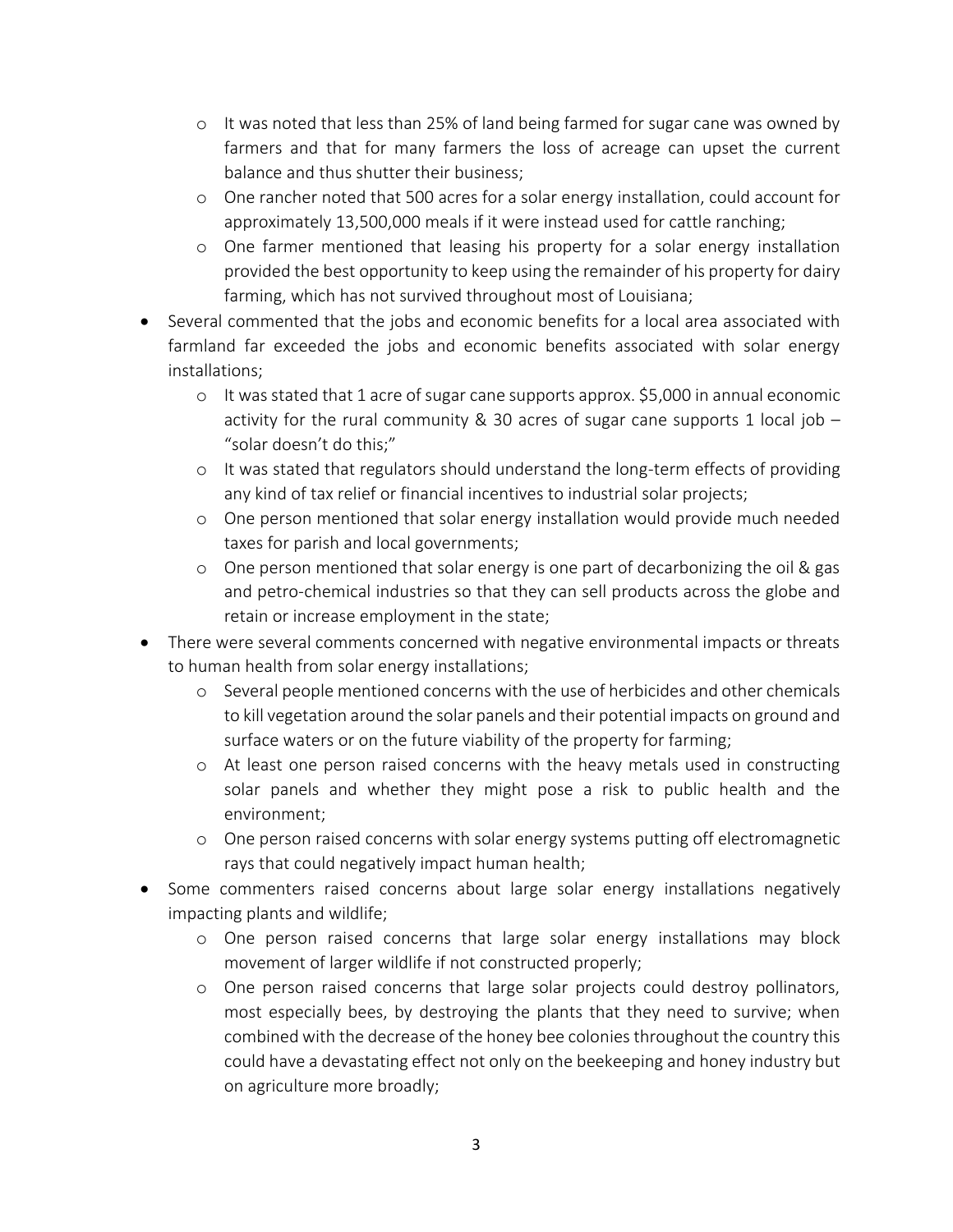- o Solar energy developer representatives mentioned that following best practices such as constructing solar developments in such a way as to allow wildlife to travel through the property or planting native vegetation under and around the solar panels could address these concerns;
- o At least two members of the public recommended that a study similar to Environmental Impact Statements required by NEPA for federal projects should be required on all solar energy installations;
- Several people mentioned the importance of private property rights and that private landowners should be allowed to lease their property for solar energy systems if they desired;
	- o The Louisiana Landowners Association stated that the landowners with tracts large enough for solar projects were sophisticated and the best stewards of their property, though he mentioned that they are willing to accept reasonable regulation;
- Concerns with storm-water runoff from solar energy installations and its impact on surrounding drainage and waters should be regulated;
	- o One member stated that such regulation should be at the state level since watersheds do not respect parish boundaries;
	- o Some worried that excessive runoff would degrade the quality of soil on properties where solar energy installations were located;
	- o A representative of Tangipahoa Parish government raised concerns with clearcutting timber and changing the grade of large tracts of property for solar energy installations could negatively impact drainage and result in flooding; additionally, she raised the particular concern that increased runoff could increase algae blooms in Lake Ponchartrain;
	- o Solar energy developers pointed to best practices that could be implemented to reduce runoff from solar energy installations;
- At least two members of the public raised concerns about the ability of solar installations to survive storm-related winds, especially considering the significant number of hurricanes and other tropical storms that impact Louisiana every year;
	- o A representative of solar energy developers mentioned that best practices in construction could address this concern;
- Several people mentioned that nearby solar energy installations have or would decrease the value of their residence or property and make selling their property more difficult;
	- o At least one member suggested mandating a form of arbitration or mediation for claims of property value loss;
- Many members of the public raised concerns regarding the looks or aesthetics of solar energy installations, as well as the impact changes in traditional property usage will have on the culture or beauty of an area;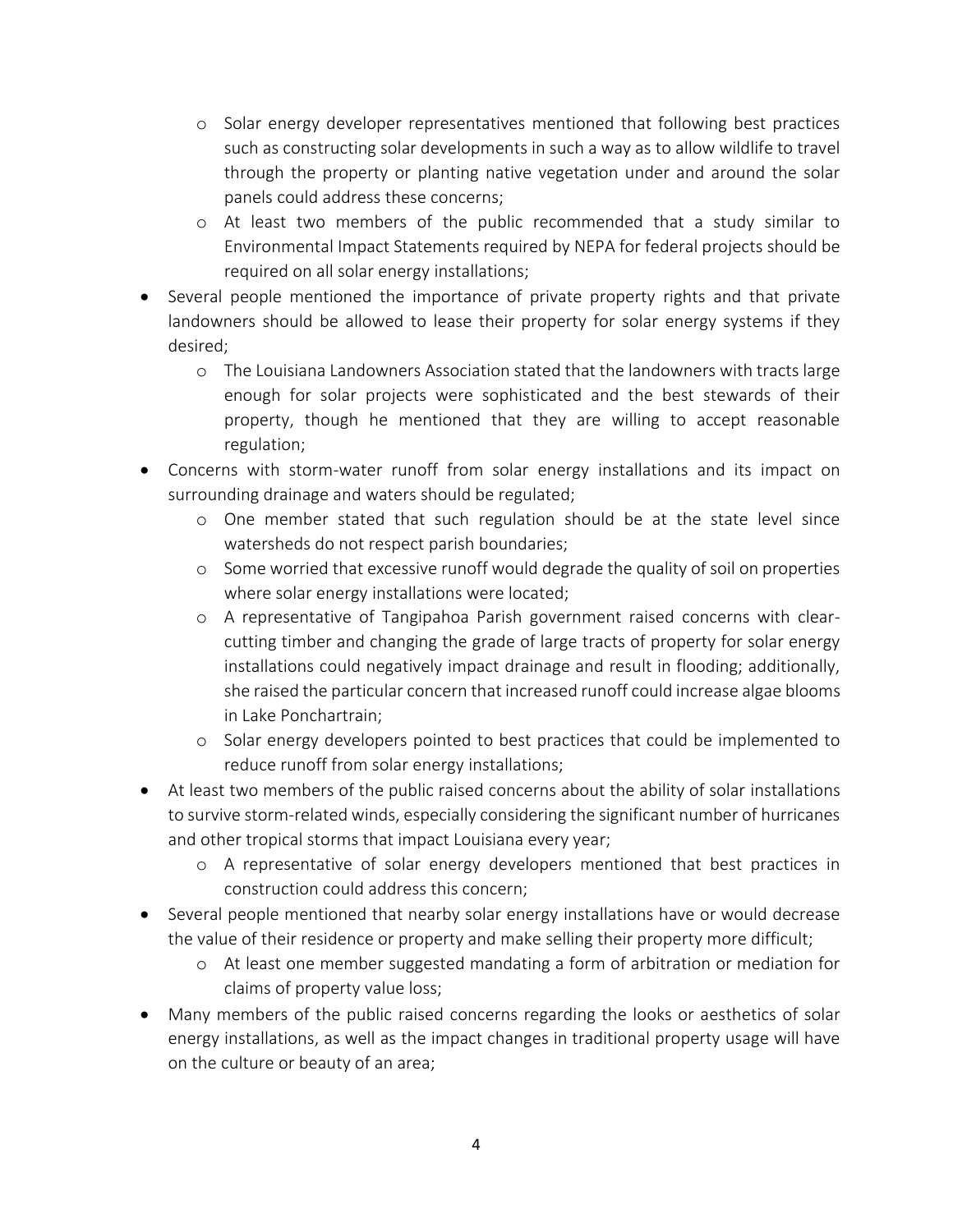- o Several representatives of solar energy industry mentioned that these concerns can, at least, be partially addressed using best practices surrounding set-backs and vegetative screens.
- At least one person raised concerns with the noise from solar energy systems disrupting surrounding landowners and residents;
- Dr. Terrence Chambers of the University of Louisiana at Lafayette mentioned that many of the concerns raised at the meeting had previously been studied and best practices are already available for both public information and guidance to local government. Upon request by LDNR for more information, Dr. Chambers provided written information outlining previous studies on many of the issues raised. His written comments are summarized below.

### A summary of written comments received:

Pointe Coupee Parish President Major Thibaut submitted comments based on his experience over the previous two years where his Parish considered adoption of ordinances for solar energy development. Mr. Thibaut pointed out the diversity and abundance of agriculture in Pointe Coupee Parish and noted that he shared many of the same questions raised by legislators regarding solar energy installations. He continued that in order to prevent the loss of substantial investment from solar energy development, Pointe Coupee Parish decided to address many of these issues at the local level via the adoption of ordinances. Mr. Thibaut states that Pointe Coupee Parish approved a 2,000 acre 30 MW solar energy installation on "mostly non-productive lands" but the Parish retained the authority to declare a moratorium on future development to preserve his parish's "rural feel and agricultural heritage." He highlighted the economic and fiscal impact the solar installation is likely to have in his parish, including roughly 400 construction jobs, ad valorem taxes on the land and approximately \$200,000,000 in equipment, and a projected \$ 7,000,000 in sales tax revenue. Mr. Thibaut supports studying ITEP and what other states offer without impacting those projects already in the pipeline. Mr. Thibaut supports reasonable solar energy development and thinks state regulation and guidelines that are revised over time are appropriate. Finally, a copy of Pointe Coupee's solar energy ordinance was attached to his comments.

The Louisiana Farm Bureau Federation submitted written comments outlining their policy on solar energy on agricultural areas. The Federation supports: 1) the "establishment of state standards for commercial solar energy conversion systems that protect private property rights and allow for reasonable development of projects"; 2) "ensuring adequate funds are in place for decommissioning"; 3) "allowing landowners the option of terminating a solar lease agreement if solar panels fail to produce energy for a period longer than 12 consecutive months"; and 4) "efforts to locate solar energy projects on marginal or underused lands." The Louisiana Farm Bureau Federation highlights the potential threat solar installations pose to tenant farmers in the event significant acreage they currently lease for farming were instead to be used for solar energy generation. A major concern raised in their comments is if solar installations are concentrated in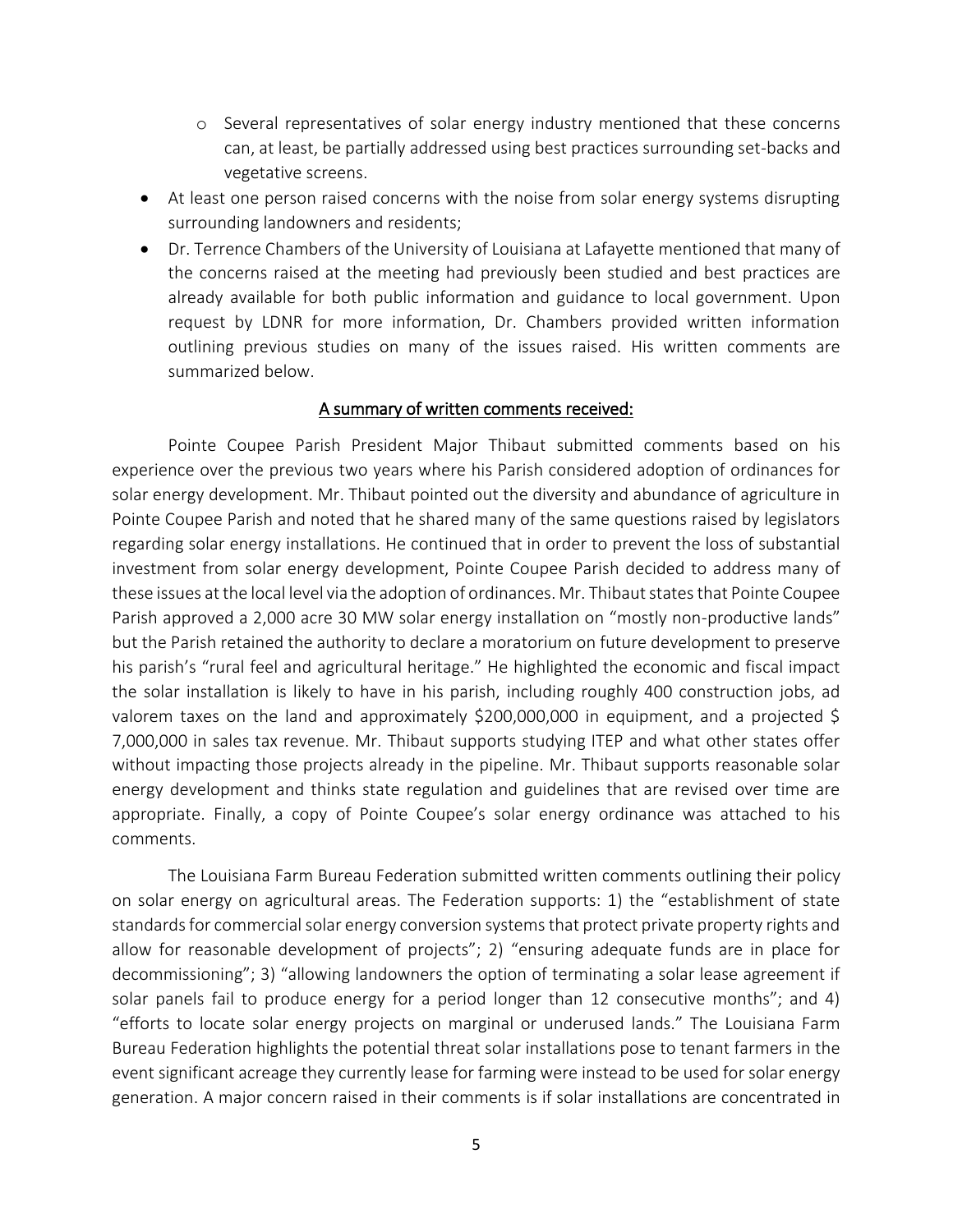a specific area, they could impact sugar cane mill operations should they convert too many acres from sugar cane farming to solar energy generation. Such an impact to mill operations could then leave the remaining acres being farmed without a mill to service them. The Farm Bureau Federation warns that even if a solar energy installment is properly decommissioned at the end of its life, the acreage will have permanently lost its USDA program crop base designation meaning that it would no longer be eligible for USDA support for growing agronomic crops such as soybeans, corn, rice, cotton, and grain sorghum. Additionally, some crop land that qualifies as Prior Converted croplands are allowed to remain in crop production under the federal Clean Water Act and stand to lose that designation should the acreage be converted to solar energy use instead. The Federation also raised the concern of many landowners that their acreage may be subject to a higher property tax rates following use as a solar plant, potentially not being able to regain the agriculture use valuation rate following decommissioning of the solar energy installation. The loss of business and employment at the local level are also raised as concerns should large portions of farm acreage be converted to solar energy generation. The Farm Bureau Federation is concerned that tenant farmers will not receive just compensation for the loss of their farming leases. Additional guidance similar to the Louisiana Mineral Code to resolve disputes surrounding solar energy developments is supported. Finally, the Federation raises concerns about damage that may be caused by storms to solar installations and from the movement of related equipment onto adjacent property.

Mr. Andy Kowalczyk wrote in support of solar energy development as a way to promote the public good. Mr. Kowalczyk points out the numerous steps and significant investments required to construct and operate solar energy installations. Combined with the highly distributed location of potential solar projects, he points out that even if all proposed projects were constructed, which is unlikely, less than 2% of agricultural land would be impacted.

Mr. Benson Langlinais commented that focus for future solar development should be on rooftop solar since residences are already connected to the grid. He stated that he doesn't think agricultural production should be in competition with energy generation.

Several comments were received in support of investments in solar energy and lessening the state's dependence on fossil fuels. Many also stated that they believed the concerns raised in the resolution and other legislation can be ameliorated. Several raised concerns that the state would over-regulate solar developments to the point of discouraging solar energy in the state.

Several comments were received supporting state regulation of utility-scale solar development and specifically recommending a statewide cap on the size of solar energy installations. Some written comments were received opposing large-scale clear-cutting to construct solar energy installations due concerns about their environmental and ecological impacts.

Jessica Hendricks, the state policy director for the Alliance for Affordable Energy, wrote in support of solar energy development in the State and believes that agricultural use and solar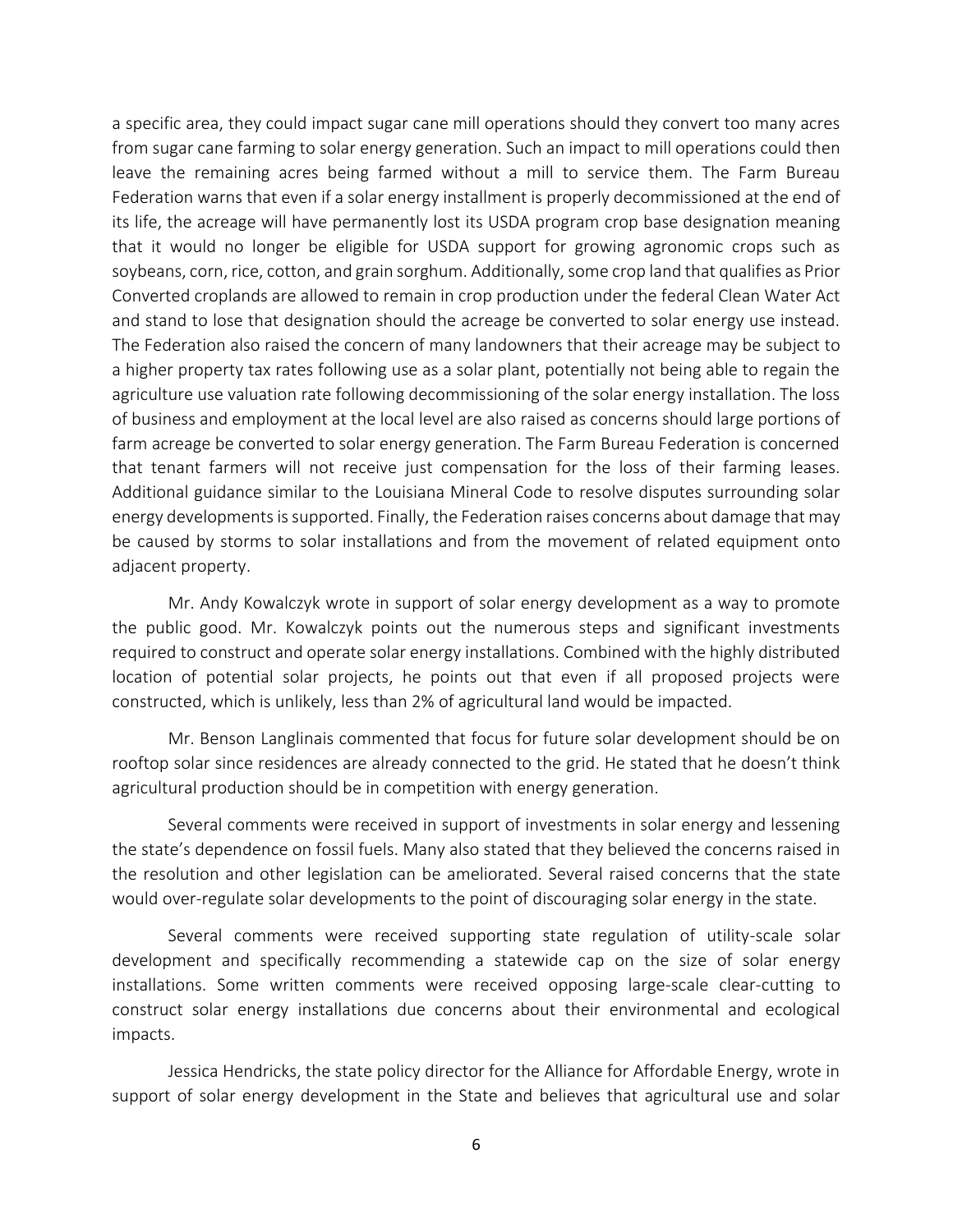energy installations can complement one another. She pointed out the existence of best practices already implemented in other states addressing the issues raised in opposition to solar energy development. Ms. Hendricks highlighted that under-resourced residents in Louisiana can pay upwards of 20% of their monthly income on energy and she states that with no fuel costs solar energy can help keep energy bills low for Louisiana's consumers. Finally, she states that Louisiana is at am energy transition crossroads and that solar energy generates clean power, creates jobs, and attracts new industry.

Written comments were received from an adjacent landowner and resident to a proposed solar energy installation. She raised concerns surrounding drainage from the solar installation onto or near her property and a decrease in property value or interested purchasers due to the proximity to the solar energy installation. A separate commenter mentioned utilizing a company specializing in relocating residents wishing to move away from solar energy installations.

One commenter submitted an article titled "Texans and Californians learn that wind and solar are neither reliable nor affordable."

Simon Mahan, Executive Director of the Southern Renewable Energy Association ("SERA"), submitted written comments in support of renewable energy project development. He states that renewable energy prices have declined by 70-90% since 2009. He further states that renewable energy is now cost competitive against traditional energy resources in many parts of the country and highlights the many corporations demanding renewable energy options. Recent announcements of RFPs by utilities in Louisiana are then provided. These announcements would man billions of dollars of investment in Louisiana over the next decade. Mr. Mahan highlights and his group supports the recommendation by the Center for Planning Excellence to develop model ordinances for municipal and parish governments regarding renewable energy siting and decommissioning rules. Through such model ordinances, he states, local governments can choose general best practices based on local needs. Mr. Mahan references and includes copies of a zoning ordinance on renewable energy from Tunica County, Mississippi and model ordinances from Indiana University's Environmental Resilience Institute; the North Carolina Clean Energy Technology Center through North Carolina State University; and Georgia's Model Solar Ordinance by Georgia Tech, Emory Law School and the University of Georgia. Mr. Mahan notes that adopting a "one-size-fits-all siting mandate" will strip local governments of their siting and zoning rights, and Home Rule Charter authorities. Mr. Mahan states that solar developments pay landowners so they do not have to sell their farm, help them diversify their crops to protect against crop prices and natural disasters, and can be constructed to maximize existing local infrastructures like farm roads, pathways, and drainage to minimize disruptions to the land. He states that solar installations can provide steady tax income for local and state governments, while requiring little to no additional governmental services. Mr. Mahan states that "the key to good siting principles is to protect private property owner rights while balancing the needs of the general public. Setting onerous or arbitrary restrictions on renewable energy development in Louisiana will strip private property owners of their rights to develop their own land as they see fit while also harming the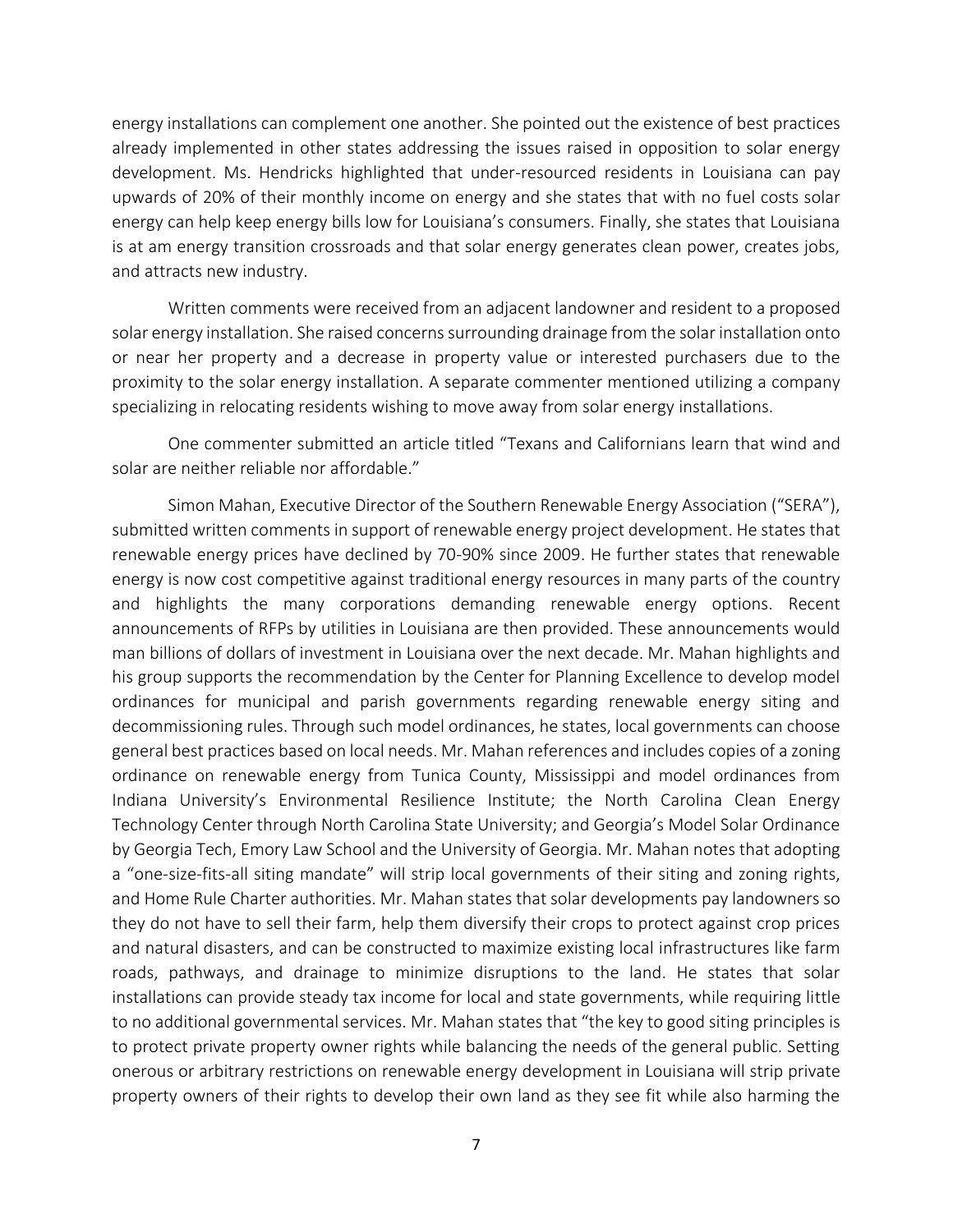general public by slowing down the transition to renewable energy resources." He concludes by encouraging funding to support CPEX's efforts to develop model ordinance for renewable energy siting.

Dr. Terrence Chambers was requested to provide additional information on the studies and reports he mentioned at the June 29, 2021 meeting. In response to this request Dr. Chambers submitted a written document expanding on his verbal comments at that meeting, which has been attached to this report. Dr. Chambers states that "[w]hen deployed properly, according to all applicable codes and standards and industry best practices, solar energy is a safe and costeffective way to provide reliable, low-cost, pollution free electricity." Attached to his comments, are a document titled "Solar Information for Louisiana Residents" and "Solar Planning Resources for Local Governments." In these documents many of the issues raised at the June 29<sup>th</sup> hearing and in written comments are addressed. Some of these issues include: dangers to public health from hazardous materials associated with solar panels, end of life recycling and decommissioning of solar energy installations, vegetation control around solar energy installations, hurricanes and construction requirements, electromagnetic fields associated with solar energy installations, fire hazards associated with solar energy installations, noise concerns, land-use and farming in relation to solar energy installations, and property values and solar energy installations. In addition, these documents provide references to applicable codes and standards for solar energy installations, as well as reports on studies and research on solar energy.

## Background Information on Solar Energy Production

 Solar photovoltaic (PV) devices, often referred to as solar cells, transform sunlight directly into electricity.<sup>1</sup> According to the Energy Information Agency, solar energy has two main benefits: 1) solar energy installations do not produce air pollution or carbon dioxide and 2) solar energy installations on buildings have minimal effects on the environment.<sup>2</sup> Solar energy has some limitations 1) the amount of sunlight that arrives at the earth's surface is not constant and 2) the amount of sunlight reaching a square foot of the earth's surface is relatively small, so a large surface area is necessary to absorb or collect a useful amount of energy.<sup>3</sup> Supporters of increased solar energy generation, note that solar panels are one of the best resources available to fight climate change. Furthermore, supporters highlight that solar energy does not contaminate the environment, provides a renewable and inexhaustible energy resource, and solar panels can be recycled. Finally, supporters of solar energy tout the significant decrease in carbon emissions from using solar panels, by pointing to estimated reductions from solar energy to date.<sup>4</sup>

 $\overline{\phantom{a}}$ 

 $1$  Based upon specific references at the public meeting and elsewhere, it is clear that PV solar energy systems and not either solar thermal (water heating) systems or concentrated solar power (CSP) systems should be the focus of the public meeting and this report.

<sup>&</sup>lt;sup>2</sup> See https:// <u>www.eia.gov/energyexplained/solar</u> (accessed on 7/17/2021 at 8:16 a.m.).

<sup>3</sup> *Id.*

<sup>&</sup>lt;sup>4</sup> Using the IRENA calculator and data from 2014, Ecotality reports, "experiences in the US have shown that around 17.5 million tons (MT) of CO2 can be avoided which translates into 22,000 GWh of electricity. China also made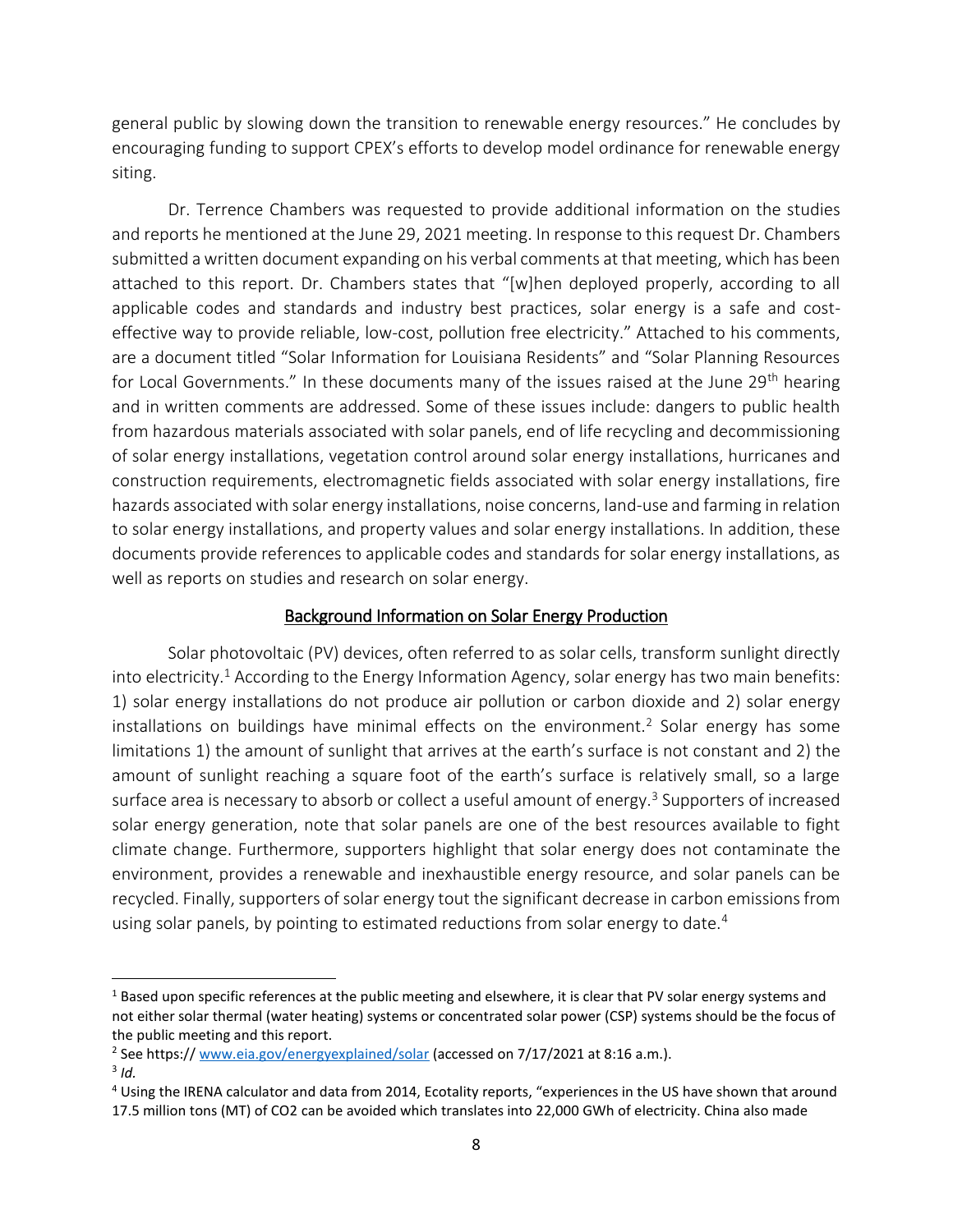Solar energy makes up a very small percentage of current energy generation in Louisiana. All renewables compose just 3.5% of Louisiana's energy generation as of 2019, ranking Louisiana  $49<sup>th</sup>$  in the United States for renewables production.<sup>5</sup> Of the 3.5%, solar energy composes just 1.3%, or 0.046% of Louisiana energy production.<sup>6</sup> Louisiana ranks 34<sup>th</sup> in consumption of solar energy with 2.251 BTU consumed.<sup>7</sup> PV devices may be installed on the ground or on other structures, such as buildings and may be for residential or commercial purposes. Most commercial PV solar energy installations require construction at a substantially larger scale than residential applications. Therefore, commercial solar energy installations take up a larger footprint than residential ones. Technological capabilities of PV devices are constantly improving meaning that over time larger amounts of energy can be produced from fewer panels, thus allowing solar installations with smaller footprints. Based on the types of comments made and issues of concern raised related to solar energy installations, it seems clear that large utility-scale PV solar energy installations should be the focus of this report.

To bring a utility-scale solar energy installation to production, requires a solar developer to progress along three interrelated but separate paths roughly concurrently. These are 1) land or property acquisition, 2) interconnection to the power grid, and 3) entering into an agreement with a customer to purchase the solar energy to be produced. Failure at any stage along one of these three pathways means the project cannot reach energy production. Because of the significant economic investment required to progress down these paths and to construct a commercial-scale solar energy installation, construction of such a solar energy installation is exceedingly unlikely without final approvals by the parties and governmental agencies involved along each of these paths. Land acquisition: a solar developer needs the right to access, construct, and operate a solar energy system on land that is suitable to generate the amount of energy being sought. These rights can be gained by outright purchase of the property or by lease or acquiring other rights of use. Often the agreements for these rights begin as an option to purchase or lease, as the solar energy system cannot be constructed and operated unless the other two paths mentioned earlier are completed. Land is often selected by a developer based upon the cost to develop it for the solar energy installation. This cost is decreased if the property is located near the power grid so as to limit the cost of transmitting the energy to be produced and if it is located on property requiring minimal dirt work or complex engineering. In order to make solar energy installations economic, most projects require significant acreage and thus either large tracts or several smaller tracts adjacent to one another is required. Finally, the developer must find landowners of property in these locations willing to allow development of their property for solar energy generation. For all of these reasons, the land where solar energy projects are likely to be located is limited.

 $\overline{\phantom{a}}$ 

incredible contributions that reach 20 MT of CO2, and 25,000 GWh of energy injected to the grid. Germany was the greatest contributor in that year with 29 MT avoided and over 35,000 GWh produced. This can be translated into 18 million tonnes from coal sources, 3.38 million from natural gas, and 9 million from oil sources." See: <https://ecotality.com/climate-change-report-how-advantages-of-solar-energy-help>

<sup>&</sup>lt;sup>5</sup> 2019 EIA State Energy Data System (SEDS).

<sup>6</sup> *Id.*

<sup>7</sup> *Id.*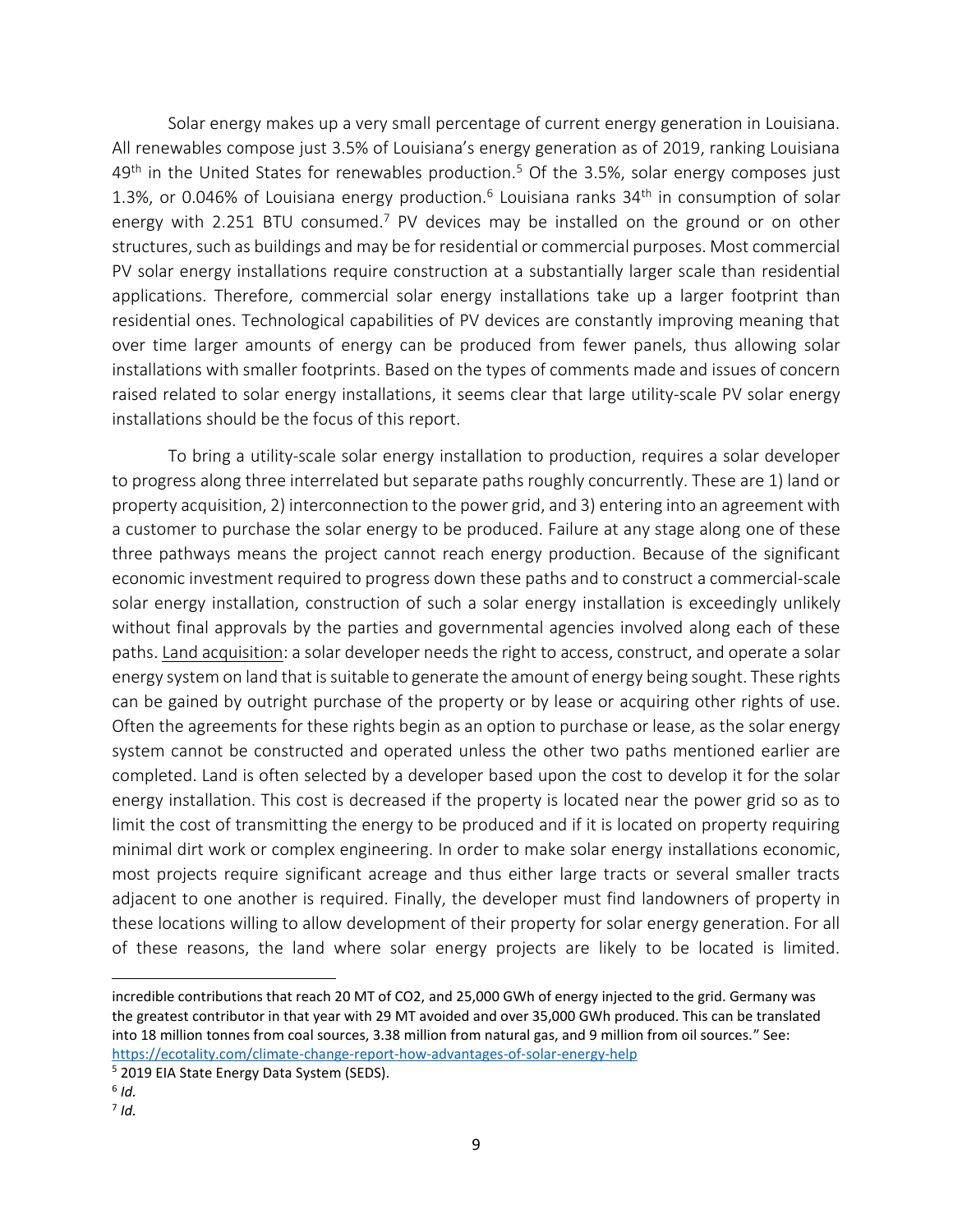Interconnection into the grid: for most of Louisiana the power grid is overseen and regulated by the Midcontinent Independent System Operator ("MISO"), which must approve interconnection to the power grid by energy generators.<sup>8</sup> This generator interconnection process requires an application that must work its way through three sequential phases, each requiring involved studies and substantial financial investment.<sup>9</sup> A list of proposed generators in the process or "queue" for interconnection can be found on the MISO website.<sup>10</sup> Most generators that apply for interconnection do not complete the process and are therefore unable to connect to the power grid. In the vast majority of cases, failure to receive approval to interconnect means the project is never constructed. A Customer: agreements with utilities to purchase power from a proposed solar power project are often needed. At the end of the day, a solar energy developer needs to be sure that he can get a customer to pay a price that covers his costs to construct the project, including the price to deliver the power to a customer, and that his project will be profitable. While there may in some cases be options to either sell such solar energy directly to an energy user or sell directly into the grid, most likely, economic considerations require selling solar power to a utility. When a solar energy developer wishes to sell their power to a utility, then such an agreement must be approved by the Louisiana Public Service Commission, the City of New Orleans, or other city/parish governments in the case of publically owned utilities. When a willing customer at an acceptable price cannot be found or such an agreement cannot be approved by the appropriate governmental entities, the proposed project will not be constructed.

Failure to succeed at any one of the three phases mentioned above means that the solar energy installation will not progress. It is therefore, important to keep in mind that not every proposed solar energy installations project that is trying to acquire property rights or in the MISO queue will be constructed. The vast majority of the proposed solar projects in the MISO interconnect queue will never be constructed. Given the vast upfront cost and need for development to make significant upfront arrangements for the interconnection piece with utilities, it appears that most developments will focus on large tracts of property with favorable locations near existing tie-ins. Therefore, the number of potential site locations for solar development in Louisiana is again reduced.

### Summary of Existing Laws Connected to Solar Energy Production

Act No. 301 of the 2021 Regular Legislative Session amended La. R.S. 30:1145 authorizing the regulation of solar leases "for the exploration, development, and production of solar energy." Such regulation is to be developed by the Department of Natural Resources following consultation with "affected utility, agricultural, and solar industries, landowners and consumer

l

 $8$  A portion of Northwest Louisiana is instead managed and regulated by the Southwest Power Pool ("SPP") a different independent system operator.

<sup>&</sup>lt;sup>9</sup> A flow-chart of this process can be accessed on the MISO website here: <https://cdn.misoenergy.org/GI%20Process%20Flow%20Diagram106549.pdf>

<sup>&</sup>lt;sup>10</sup> See: [https://www.misoenergy.org/planning/generator-interconnection/GI\\_Queue/](https://www.misoenergy.org/planning/generator-interconnection/GI_Queue/)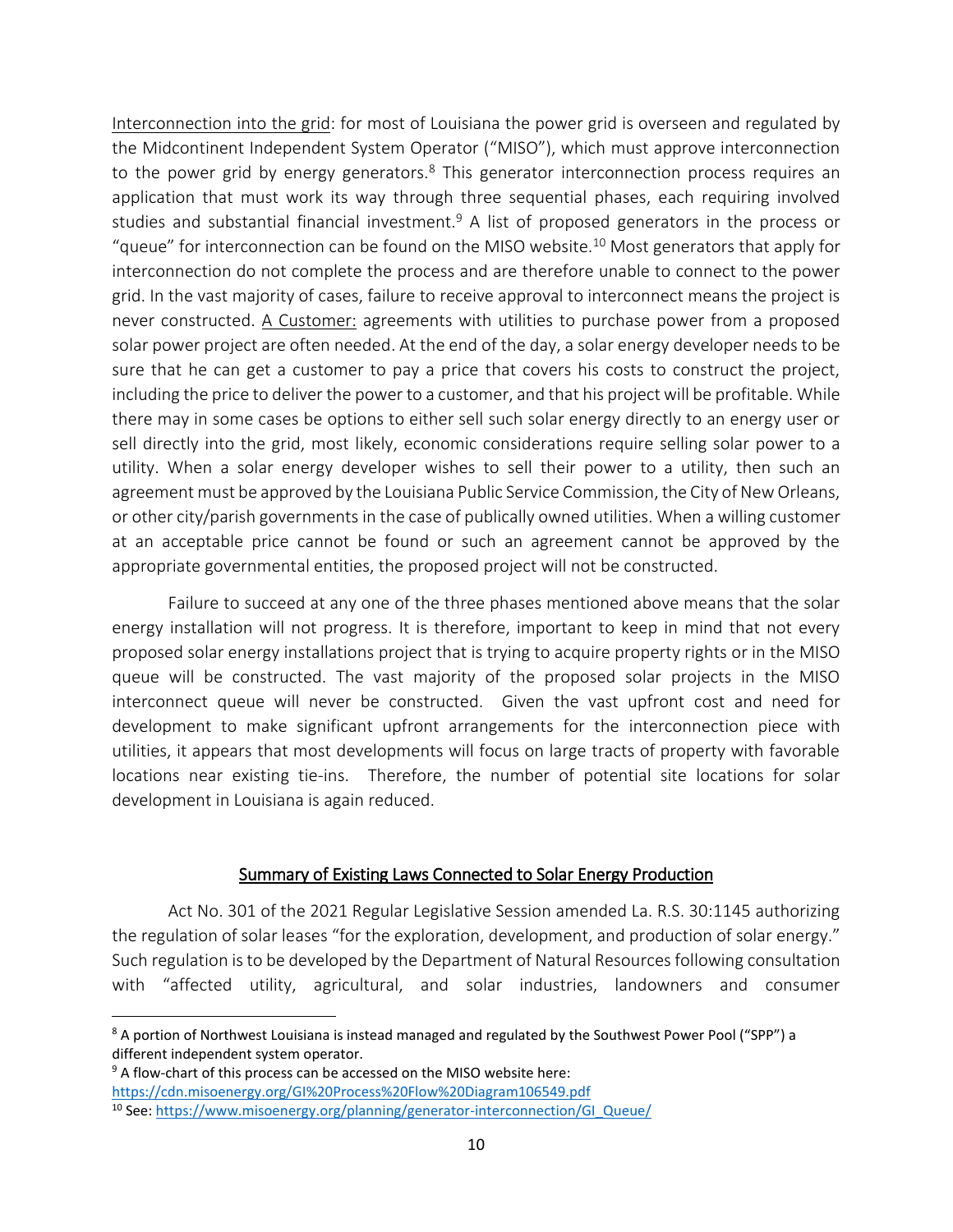representatives." According to La. R.S. 30:1145, the regulations must be "designed to encourage the development and use of solar energy and to provide maximum information to the public concerning solar devices." The regulations may include standards for testing, certification, inspection, capacity, setbacks, and spacing of solar devices. Specific to solar leases, the regulations may further include minimum acreage, access, maintenance, decommissioning, and site closure requirements. Act No. 301 states that LDNR cannot preclude the purchase, installation or use of solar devices on private property for residential use. Finally, the act states that the rules are to promulgated by the secretary of LDNR, but not implemented until the secretary identifies funding through "fees, federal grants, or other sources."

Promulgation of rules pursuant to Act No. 301 requires consultation with interested parties and, as is the case with promulgating any rule, following the procedural requirements found at La. R.S. 49:953. Not taking into account the time necessary to gather information and consult with interested parties prior to undertaking an initial draft, the rulemaking process takes approximately six (6) months at a minimum to complete and is contingent on responding to public comments and participation in Legislative hearings, if called. Additionally, potential funding sources have not yet been identified as required in order for the requirements to be implemented. The appropriate funding source may differ depending on the specific regulations adopted. LDNR is currently working towards draft regulations pursuant to Act No. 301, but it is too early to state what the outcome of that process will be.

Nevertheless, in order to provide guidance in the interim, the remainder of this section attempts to identify existing laws, governmental programs and authorities that may be implicated by commercial solar energy system construction, operation, and decommissioning. Please note that the federal and state laws and governmental programs referenced here are not comprehensive. This list was put together in an attempt to introduce broad federal and state policies which may affect some phase of solar installation development. Particular note is made at the state level of: the LDEQ requirements on waste disposal and their impact on decommissioning of solar facilities; PSC's role in approving solar energy contracts with utilities; LDAF's primacy over regulation of pesticides, herbicides, and fertilizers; LDAF's soil and water conservation program which can provide guidance to landowners on how best to manage their properties so as to avoid excess topsoil runoff; and LDNR's state and local coastal resources management program for regulations addressing activities in Louisiana's coastal zone.

| FEDERAL           |                             |                          |                          |  |
|-------------------|-----------------------------|--------------------------|--------------------------|--|
| Law               | Permit/Review               | <b>Government Agency</b> | Description              |  |
| BLM-management of |                             |                          | The BLM has a policy for |  |
| public lands      | Approval of solar right-of- | Bureau of Land           | approving utility-scale  |  |
|                   | way on federal lands        | Management (BLM)         | solar developments on    |  |
| 43 U.S.C. 1764(i) |                             |                          | BLM manage lands. BLM    |  |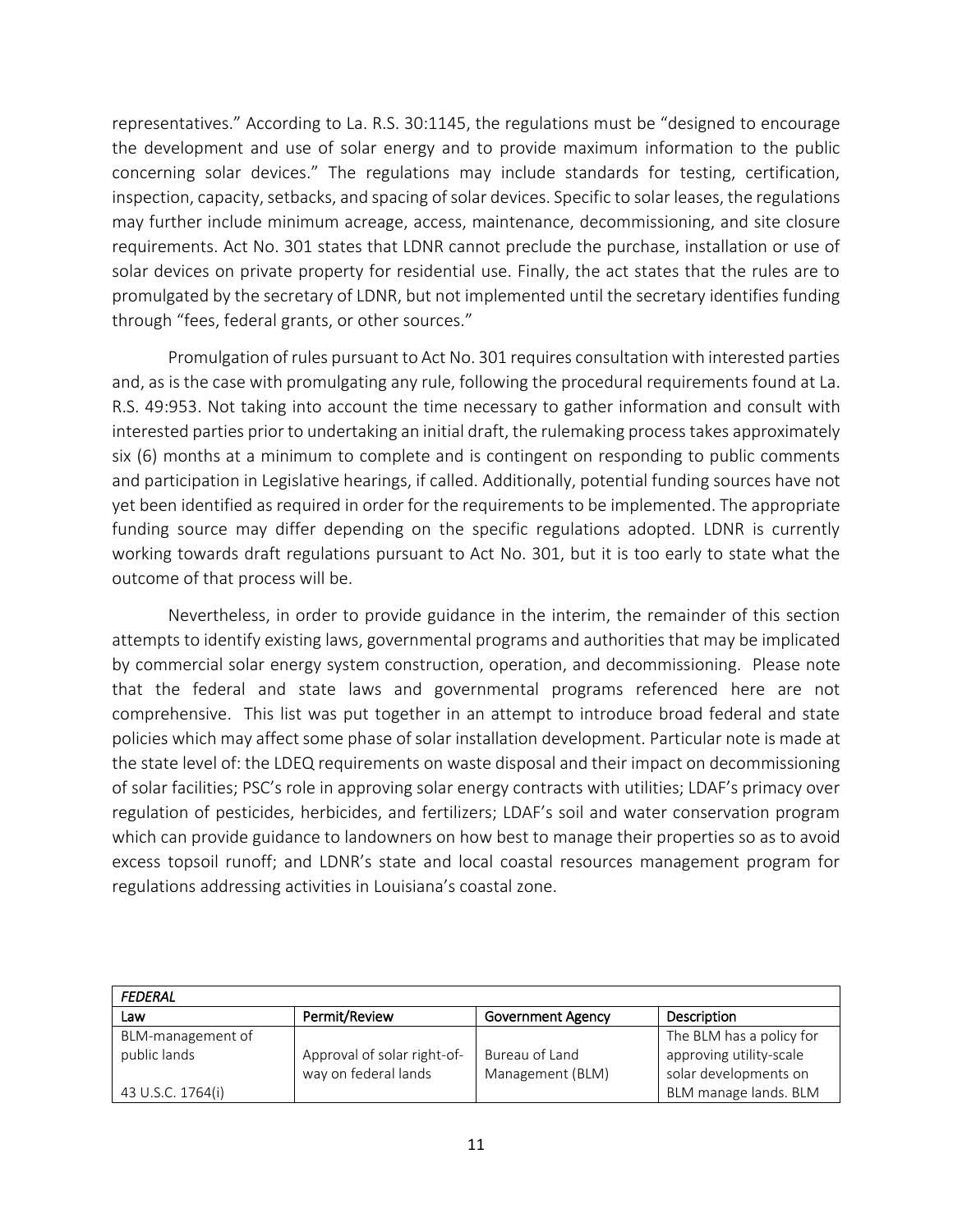|                                                                        |                                                                                                                                  |                                                                                                                  | requires solar right-of-<br>way holders to post a<br>bond that covers<br>environmental liabilities<br>during operation,<br>decommissioning and<br>disposal, and site<br>restoration.                                                                                                                                                                                                                               |
|------------------------------------------------------------------------|----------------------------------------------------------------------------------------------------------------------------------|------------------------------------------------------------------------------------------------------------------|--------------------------------------------------------------------------------------------------------------------------------------------------------------------------------------------------------------------------------------------------------------------------------------------------------------------------------------------------------------------------------------------------------------------|
| <b>National Historic</b><br>Preservation Act of 1966<br>16 U.S.C. §470 | Section 106 Consultation                                                                                                         | Advisory Council on<br><b>Historic Preservation</b>                                                              | If there is a federal action,<br>requires federal agencies<br>to review potential<br>impacts to sites on the<br>National Register of<br>Historic Places.<br>Consultation with the<br><b>State Historic</b><br>Preservation<br>Officer/Tribal Historic<br>Preservation Officer<br>recommended. If the<br>action will result in an<br>adverse effect, will be<br>resolved through<br>mitigation and/or<br>avoidance. |
| National Environmental<br>Policy Act (NEPA)<br>42 U.S.C. § 4331        | - Environmental<br>Assessment (EA)<br>- Finding of No Significant<br>Impact (FONSI)<br>- Environmental Impact<br>Statement (EIS) | Lead Agency varies by<br>project                                                                                 | Requires federal agencies<br>review environmental<br>impacts of proposed<br>federal action, for<br>example when siting on<br>federal lands, accessing<br>federally owned<br>transmission lines,<br>receiving federal grants,<br>or obtaining a federal<br>permit.                                                                                                                                                  |
| Clean Water Act (CWA)<br>33 U.S.C. § 1342                              | - Section 402 National<br>Pollution Discharge<br>Elimination System<br>(NPDES) Storm water<br>Permit                             | Environmental<br>Protection Agency<br>(EPA), delegated to<br>Louisiana Department<br>of Environmental<br>Quality | Regulates discharges of<br>pollutants into waters of<br>the United States and the<br>quality of surface waters.<br>A permit is required when<br>there is potential for<br>storm water to discharge<br>pollutants from<br>construction that disturbs<br>1 or more acres.                                                                                                                                            |
| Clean Water Act (CWA)<br>33 U.S.C. § 1344                              | - 404 Permit                                                                                                                     | U.S. Army Corps of<br>Engineers                                                                                  | Regulates discharge of<br>dredged or fill material<br>into waters of the United<br>States. Activities that<br>impact federal waters,                                                                                                                                                                                                                                                                               |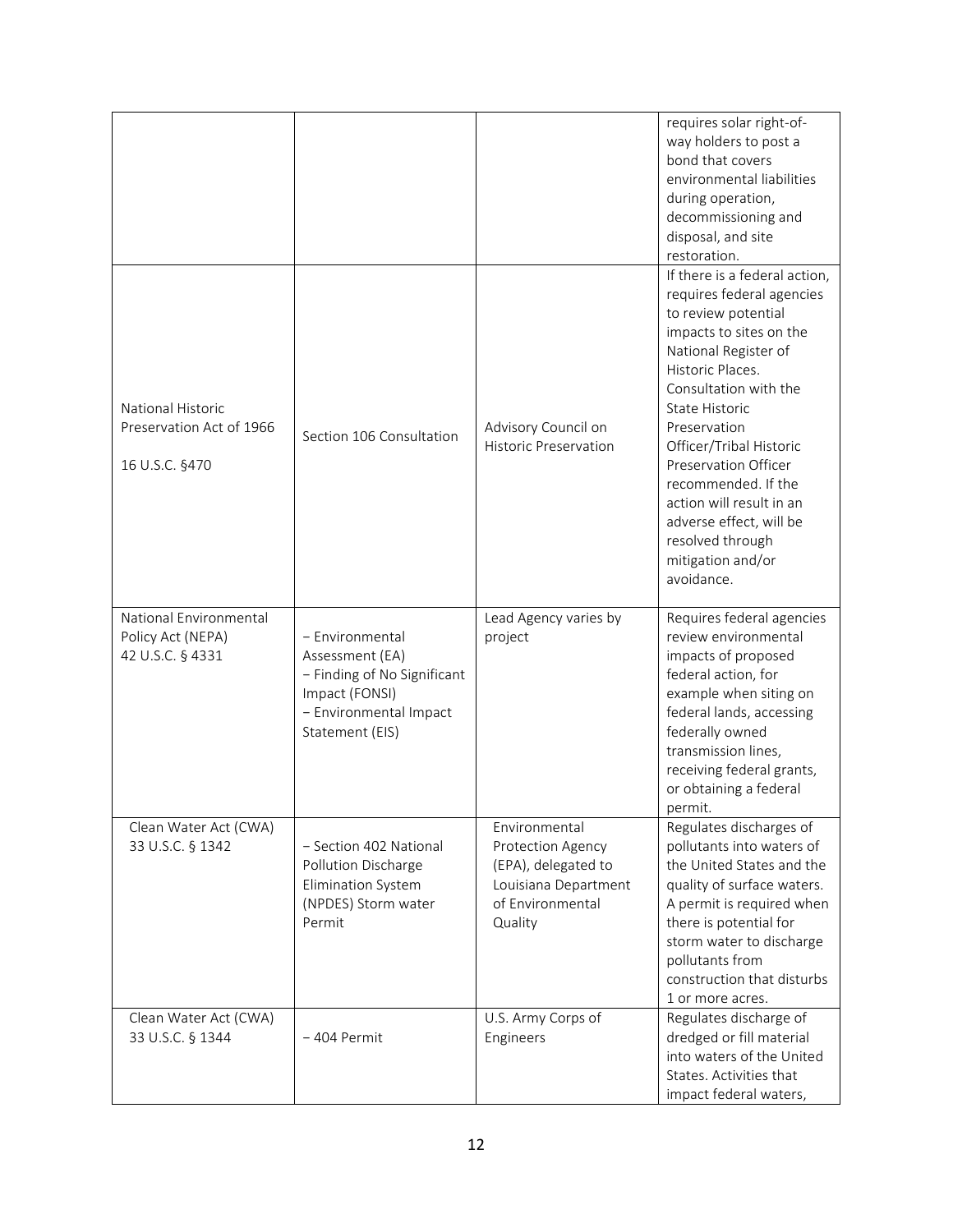|                           |                          |                                 | including wetlands, may                              |
|---------------------------|--------------------------|---------------------------------|------------------------------------------------------|
|                           |                          |                                 | require permits.                                     |
| Comprehensive             |                          | <b>Environmental Protection</b> | Governs liability with                               |
| Environmental             | - Environmental Site     | Agency (EPA)                    | respect to contaminated                              |
| Response,                 | Assessment               |                                 | properties. If hazardous                             |
| Compensation, and         |                          |                                 | waste or other pollutants                            |
| Liability Act (CERCLA or  |                          |                                 | contaminate the                                      |
| Superfund)                |                          |                                 | property, an assessment                              |
| 42 U.S.C. § 9601          |                          |                                 | is needed to discern                                 |
|                           |                          |                                 | liability and develop a                              |
|                           |                          |                                 | remediation plan.                                    |
| Safe, Efficient use, and  |                          | Federal Aviation                | Lays out standards for                               |
| Preservation of the       | - Airspace Review        | Administration (FAA)            | determining                                          |
| Navigable Airspace        |                          |                                 | obstructions to air                                  |
| 14 C.F.R. Part 77         |                          |                                 | navigation, the notice                               |
|                           |                          |                                 | requirements, and the                                |
|                           |                          |                                 | process to petition the                              |
|                           |                          |                                 | FAA for review.                                      |
|                           |                          |                                 | Generally applicable to                              |
|                           |                          |                                 | installations on or near                             |
|                           |                          |                                 | airport property or                                  |
|                           |                          |                                 | flight path.                                         |
| <b>Endangered Species</b> |                          | U.S. Fish and Wildlife          | Regulates activities                                 |
| Act (ESA)                 | - Consultation           | Service (FWS)                   | affecting threatened or                              |
| 16 U.S.C. § 1531          | - Incidental Take Permit |                                 | endangered species.                                  |
|                           |                          |                                 | Consultation is always                               |
|                           |                          |                                 | recommended for                                      |
|                           |                          |                                 | activities that may result                           |
|                           |                          |                                 | in take or harm to species                           |
|                           |                          |                                 | and/or their critical                                |
|                           |                          |                                 | habitat, such as site                                |
|                           |                          |                                 | clearing.                                            |
| Migratory Bird Treaty     |                          | U.S. Fish and Wildlife          | Makes it illegal for anyone                          |
| 16 U.S.C § 703            | -Consultation            | Services (FWS)                  | to harm, possess, or take                            |
|                           | -Possibly a permit       |                                 | any migratory bird                                   |
|                           |                          |                                 | species, nests, and eggs.                            |
|                           |                          |                                 | Consultation is                                      |
|                           |                          |                                 | recommended when                                     |
|                           |                          |                                 | there is a potential impact                          |
|                           |                          |                                 | to migratory bird species                            |
|                           |                          |                                 | protected by the Act.                                |
| <b>LOUISIANA</b>          |                          |                                 |                                                      |
| Law                       | Permit/Review            | <b>Government Agency</b>        | Description                                          |
| Threatened and            | -Consultation            | Louisiana Department of         | Requirements based on                                |
| <b>Endangered Species</b> | -Studies                 | Wildlife & Fisheries; and       | State protection statuses:                           |
| <b>Conservation Act</b>   | -Restrictions as adopted | Louisiana Wildlife &            | State statuses are found                             |
|                           | by Rule                  | <b>Fisheries Commission</b>     | in Title 56 of the Louisiana                         |
| La. R.S. 56:1101, et seq. |                          |                                 | Revised Statutes as well                             |
|                           |                          |                                 | as relevant rules and                                |
|                           |                          |                                 | regulations adopted by<br>the Louisiana Wildlife and |
|                           |                          |                                 |                                                      |
|                           |                          |                                 | Fisheries Commission and                             |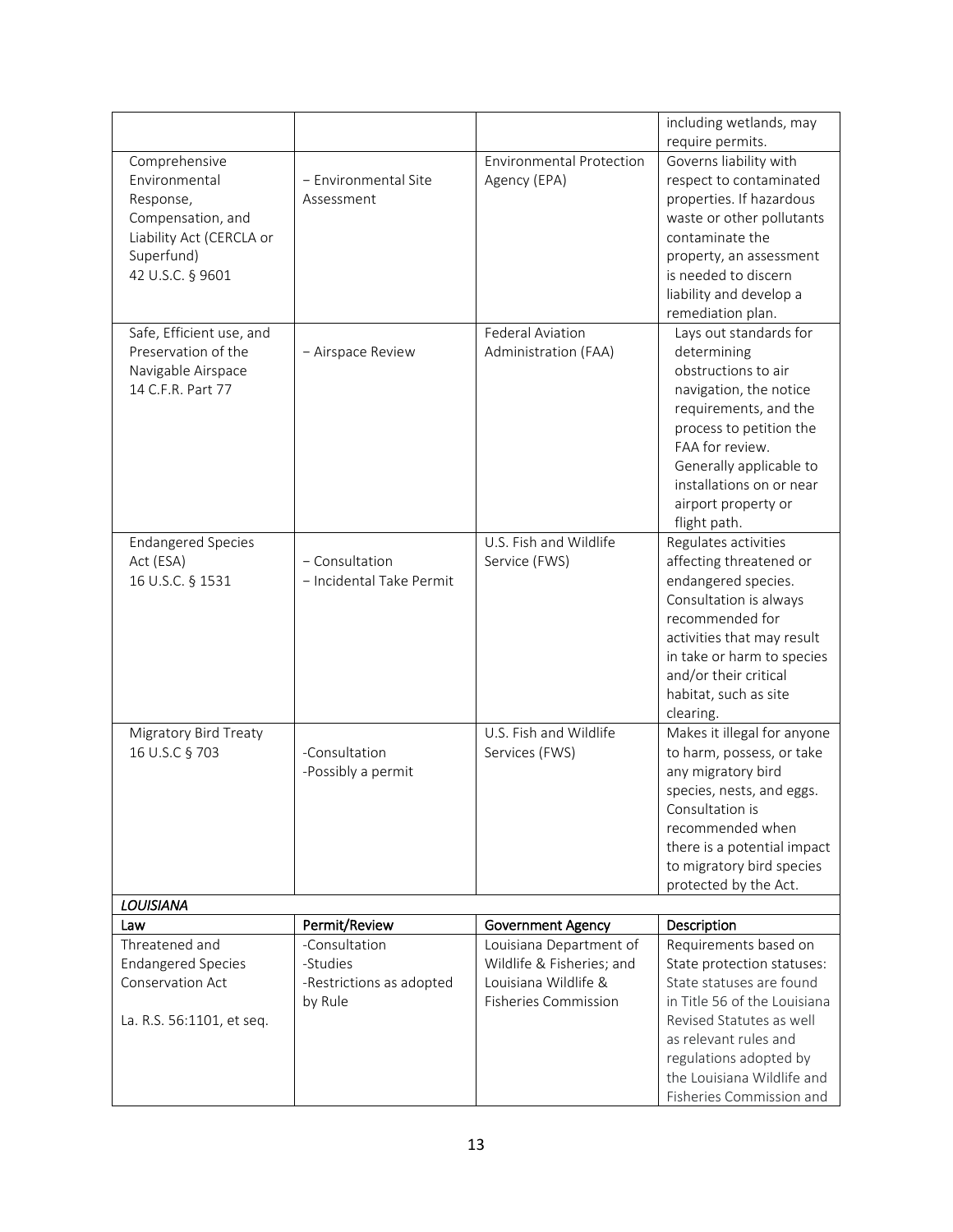|                                                                                       |                                                                                  |                                                         | the Secretary of LDWF.<br>The Secretary is<br>authorized to implement<br>additional restrictions in<br>emergency situations in<br>order to protect fish and<br>wildlife resources.                                                                                                                                                                                                                                                                                                                                                                                 |
|---------------------------------------------------------------------------------------|----------------------------------------------------------------------------------|---------------------------------------------------------|--------------------------------------------------------------------------------------------------------------------------------------------------------------------------------------------------------------------------------------------------------------------------------------------------------------------------------------------------------------------------------------------------------------------------------------------------------------------------------------------------------------------------------------------------------------------|
| Louisiana Water Quality<br>Regulations<br>LAC 33: Chapter IX                          | Water discharge permits                                                          | Louisiana Department of<br><b>Environmental Quality</b> | Louisiana's Water Quality<br>Regulations (LAC 33:<br>Chapter IX) require<br>permits for the discharge<br>of pollutants from any<br>point source into waters<br>of the state of Louisiana.<br>This surface water<br>discharge permitting<br>system is administered<br>under the Louisiana<br>Pollutant Discharge<br><b>Elimination System</b><br>(LPDES) program. LDEQ<br>became a state delegated<br>to administer the NPDES<br>Program in August of<br>1996. (Official LPDES<br>Program Assumption<br>Documents are available<br>on the EPA Region 6<br>website.) |
| State and Local Coastal<br>Resources Management<br>Act<br>La. R.S. 49:214.21, et seq. | Coastal Use Permit<br>required for uses and<br>activities in the Coastal<br>Zone | Louisiana Department of<br><b>Natural Resources</b>     | The Louisiana Coastal<br>Resources Program is<br>administered by the<br>Department of Natural<br>Resources through the<br>Office of Coastal<br>Management (OCM). The<br>primary authority for the<br>LCRP is the State and<br>Local Coastal Resources<br>Management Act of 1978<br>(SLCRMA), as amended<br>(Act 361, La. R.S.<br>49:214.21 et seq). The<br>law seeks to encourage<br>multiple uses of resources<br>and adequate economic<br>growth while minimizing<br>adverse impacts of one<br>resource use upon<br>another without imposing                     |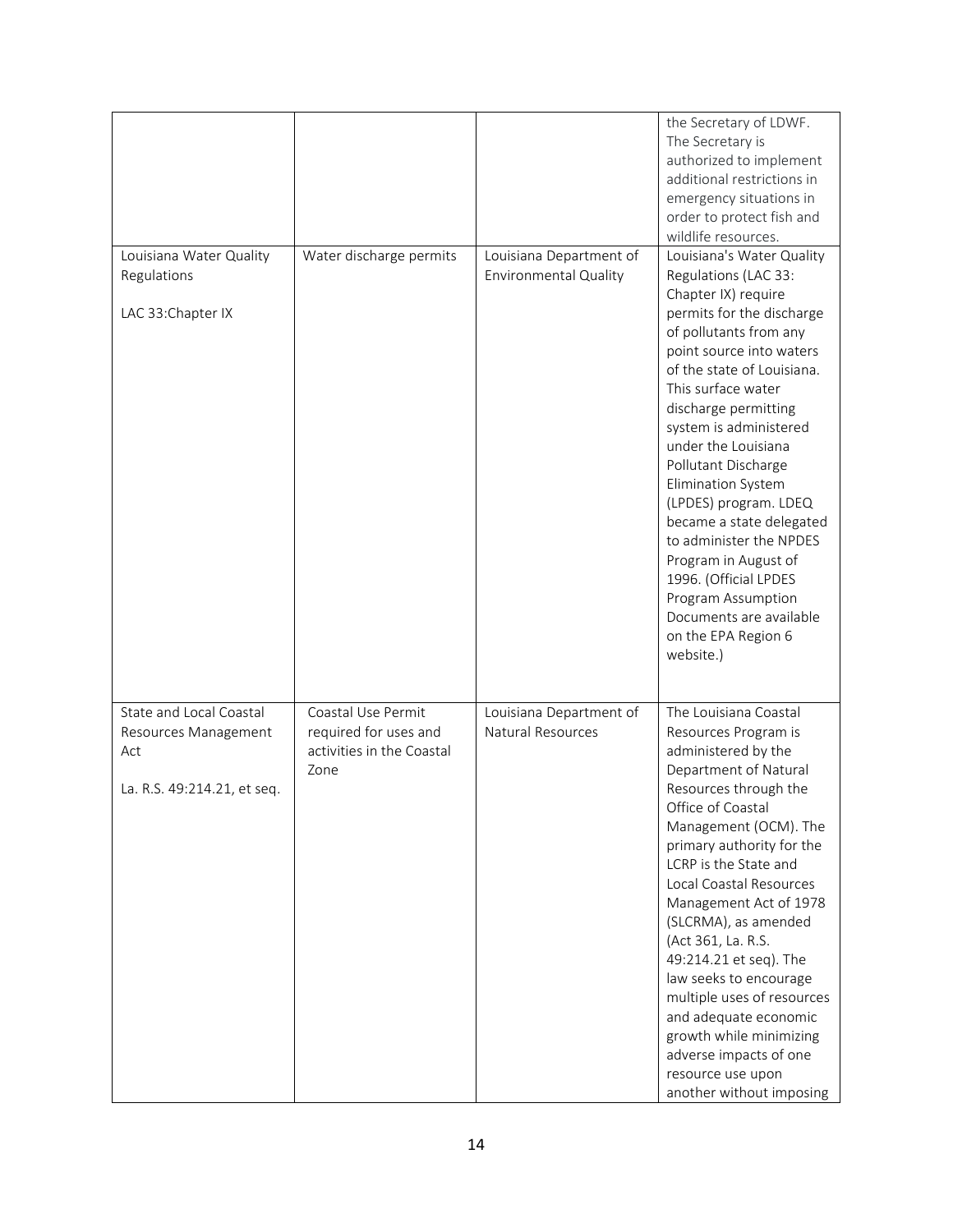|                                                                         |                                                                                                                         |                                                         | undue restrictions on any<br>user.                                                                                                                                                                                                                                                                                                                                                                           |
|-------------------------------------------------------------------------|-------------------------------------------------------------------------------------------------------------------------|---------------------------------------------------------|--------------------------------------------------------------------------------------------------------------------------------------------------------------------------------------------------------------------------------------------------------------------------------------------------------------------------------------------------------------------------------------------------------------|
|                                                                         |                                                                                                                         |                                                         | The OCM regulates<br>development activities<br>and manages the<br>resources of the Coastal<br>Zone, especially those<br>which have a direct and<br>significant impact on<br>coastal waters. It is the<br>function of Office of<br>Coastal Management,<br>through its staff, to<br>maintain, protect,<br>develop, and restore or<br>enhance the invaluable<br>coastal region of the state<br>of Louisiana.    |
| Solid and Hazardous<br>Waste Permit Programs<br>LAC 33:VII and LAC 33:V | -Waste permits required<br>-Restrictions as to types<br>of waste that can be<br>disposed of at solid-waste<br>landfills | Louisiana Department of<br><b>Environmental Quality</b> | The Solid and Hazardous<br>Waste Permits section<br>authorizes permits<br>administered under the<br>Solid Waste and<br>Hazardous Waste                                                                                                                                                                                                                                                                       |
|                                                                         |                                                                                                                         |                                                         | Regulations. These<br>regulate proper disposal<br>of certain waste types and<br>permitted disposal<br>operations.                                                                                                                                                                                                                                                                                            |
| Soil & Water Conservation<br><b>Districts</b>                           | Provides soil & water<br>conservation planning<br>and education for                                                     | -LDAF<br>- Soil & Water<br><b>Conservation District</b> | Soil & Water Conservation<br>Districts (SWCDs) are<br>established at the request                                                                                                                                                                                                                                                                                                                             |
| La. R.S. 3:1201, et seq.                                                | landowners within the<br>district                                                                                       | Boards of Supervisors                                   | of resident landowners<br>from within the proposed<br>SWCD. Each SWCD is<br>governed by board of 5<br>supervisors. These<br>supervisors are<br>landowners or farm<br>operators from within the<br>SWCD and represent local<br>conservation needs and<br>concerns. SWCD<br>employees assist in<br>carrying out conservation<br>planning, office<br>administration,<br>conservation program<br>administration, |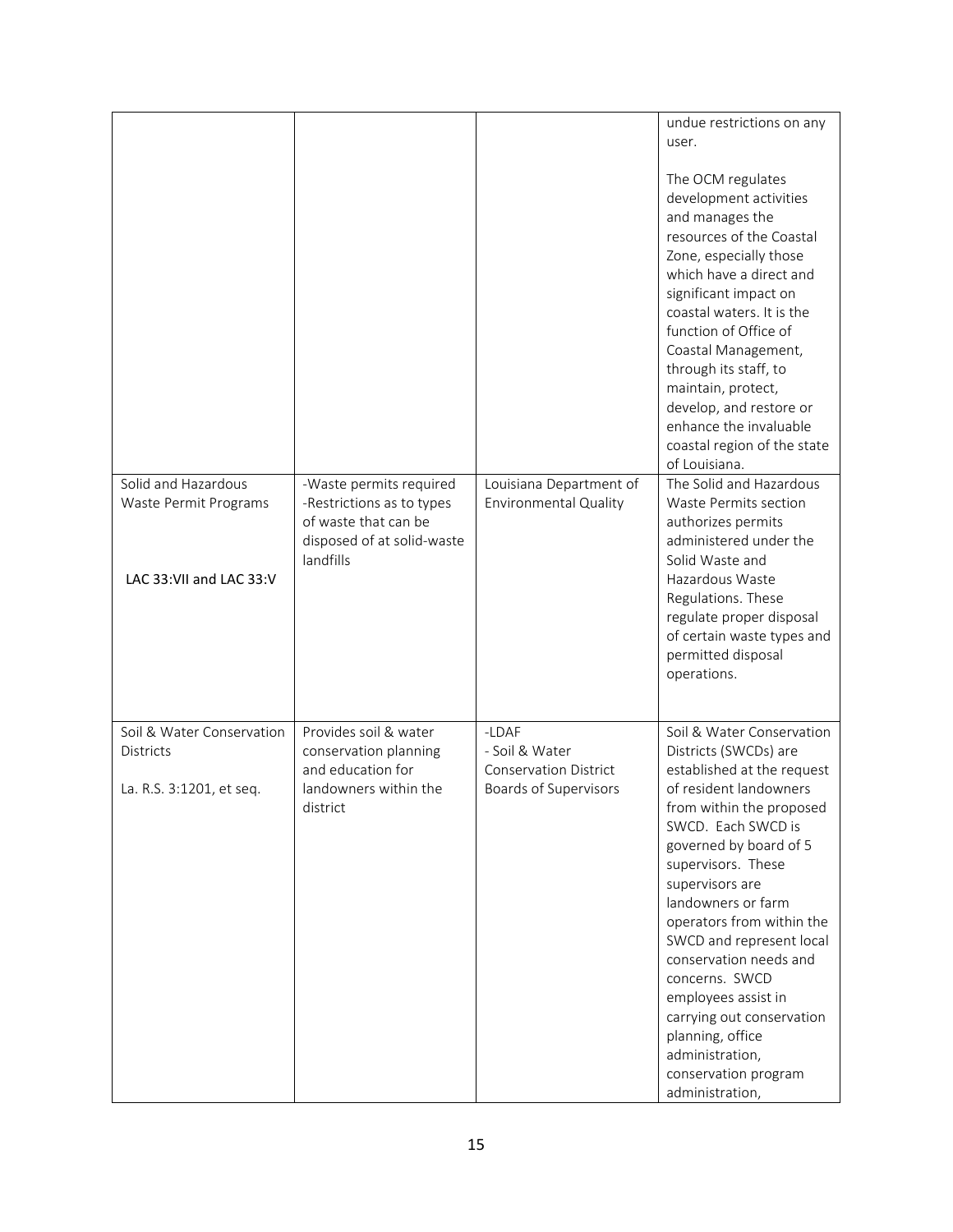| Pesticides/Local                                    | Preemption of local                             | -LDAF | conservation education,<br>and similar duties.<br>Louisiana's 44 SWCDs are<br>assisted by the USDA<br>Natural Resources<br><b>Conservation Service</b><br>(NRCS) via formal<br>Cooperative Agreement in<br>delivering conservation<br>programs and related<br>technical assistance on<br>private lands. Through<br>this unique federal-state-<br>local partnership, a wide<br>range of management<br>practices are planned and<br>implemented to protect<br>soil health, water quality<br>and to enhance the<br>state's natural resources.<br>The enhancement and<br>protection of Louisiana's<br>natural resources are<br>paramount to the health,<br>safety, livelihood, and<br>general welfare of<br>Louisiana's citizens.<br>The Louisiana Department |
|-----------------------------------------------------|-------------------------------------------------|-------|-----------------------------------------------------------------------------------------------------------------------------------------------------------------------------------------------------------------------------------------------------------------------------------------------------------------------------------------------------------------------------------------------------------------------------------------------------------------------------------------------------------------------------------------------------------------------------------------------------------------------------------------------------------------------------------------------------------------------------------------------------------|
| Regulations<br>La. R.S. 3:3224                      | regulation of pesticides                        |       | of Agriculture and<br>Forestry (LDAF) is<br>designated as the state's<br>lead agency in the<br>regulation of pesticide<br>use and application. R.S.<br>3:3224 provides for the<br>preemption of the<br>regulation of pesticides.<br>The governing authority<br>of a political subdivision is<br>prohibited from adopting<br>any ordinance in any way<br>affecting the registration,<br>sale, or application of<br>pesticides, or the disposal<br>of pesticide wastes,<br>except as provided in the<br>statute.                                                                                                                                                                                                                                            |
| Fertilizers/Local<br>Regulations<br>La. R.S. 3:1423 | Preemption of local<br>regulation of fertilizer | -LDAF | R.S. 3:1423 provides for<br>the preemption of the<br>regulation of fertilizer.<br>No municipality, parish,                                                                                                                                                                                                                                                                                                                                                                                                                                                                                                                                                                                                                                                |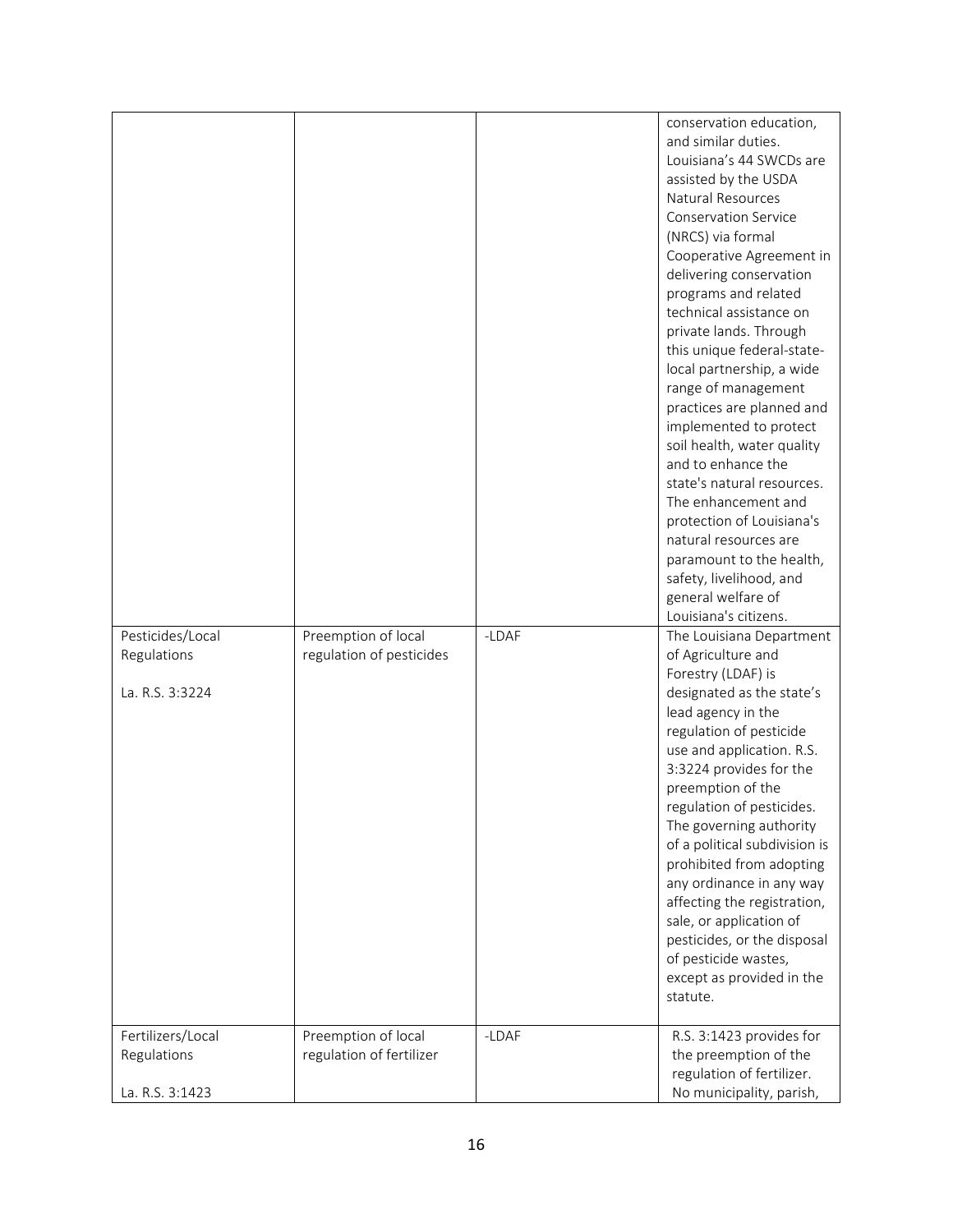|                                                               |                                                                            |                                                                                    | local government entity,<br>or governing authority of<br>any group or association,<br>private or public, having<br>jurisdiction over a<br>specific geographic area<br>shall enact ordinances,<br>laws, subdivision<br>restrictions, or<br>regulations regarding<br>fertilizers that in any way<br>affect the registration,<br>sale, or application of<br>fertilizer, except as<br>provided in the statute.                                                                                                                                                                                                                                                                                                                                                                       |
|---------------------------------------------------------------|----------------------------------------------------------------------------|------------------------------------------------------------------------------------|----------------------------------------------------------------------------------------------------------------------------------------------------------------------------------------------------------------------------------------------------------------------------------------------------------------------------------------------------------------------------------------------------------------------------------------------------------------------------------------------------------------------------------------------------------------------------------------------------------------------------------------------------------------------------------------------------------------------------------------------------------------------------------|
| State-owned land<br>management<br>LAC 43:V.921                | Granting of lease for solar<br>energy installations on<br>state-owned land | Louisiana State Mineral &<br>Energy Board<br>LDNR - Office of Mineral<br>Resources | Solar energy lessees<br>required to submit a<br>decommissioning plan<br>when installations are to<br>be located on state-                                                                                                                                                                                                                                                                                                                                                                                                                                                                                                                                                                                                                                                        |
|                                                               |                                                                            |                                                                                    | owned land.                                                                                                                                                                                                                                                                                                                                                                                                                                                                                                                                                                                                                                                                                                                                                                      |
| Public Service<br>Commission<br>La. Const. art. IV, sec. 21.9 | -Regulates utilities to<br>ensure safe, adequate,<br>and reliable service  | -Louisiana Public Service<br>Commission                                            | The Louisiana Public<br>Service Commission's<br>(LPSC) overall goals are<br>to ensure a regulatory<br>balance that enables<br>utilities to provide<br>customers with safe,<br>adequate and reliable<br>service, at rates that are<br>just and reasonable,<br>equitable and<br>economically efficient,<br>and that allow utilities an<br>opportunity to earn a fair<br>rate of return on their<br>investment. The<br>Commission has<br>jurisdiction over utilities<br>providing electric<br>services, as well as all the<br>electric cooperatives in<br>Louisiana. The<br>companies under the<br>Commission's jurisdiction<br>must obtain approval<br>before instituting new<br>rates, issuing stocks and<br>bonds, transferring<br>assets, and undertaking<br>major construction |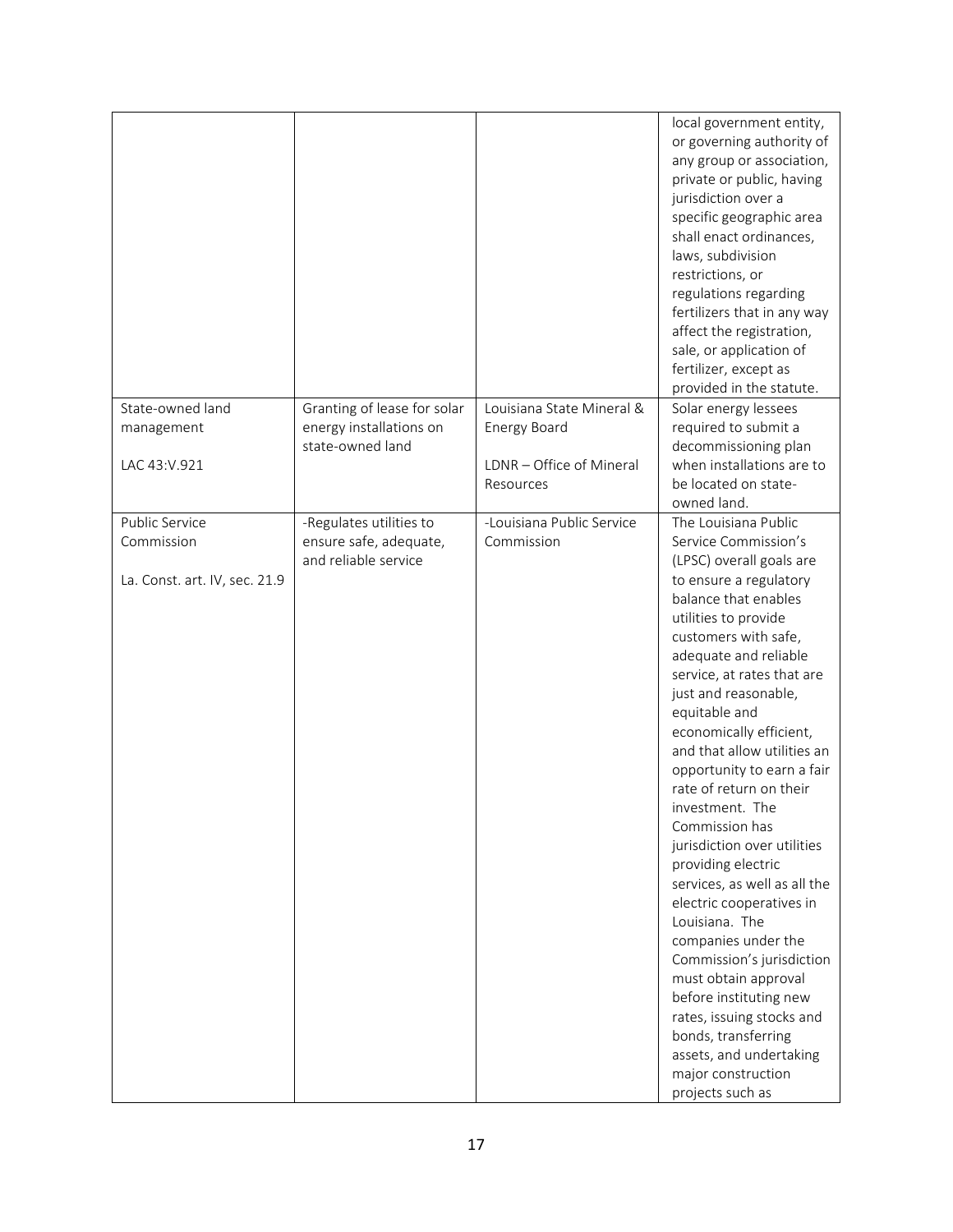|                                                                                                                     |                                                                                                                                                                                     |                                                         | additional power plants,<br>transmission lines, etc.<br>Municipally owned<br>utilities are not under<br>the jurisdiction of the<br>Commission.                                                                                                                                                                                                                 |
|---------------------------------------------------------------------------------------------------------------------|-------------------------------------------------------------------------------------------------------------------------------------------------------------------------------------|---------------------------------------------------------|----------------------------------------------------------------------------------------------------------------------------------------------------------------------------------------------------------------------------------------------------------------------------------------------------------------------------------------------------------------|
| Home Rule Charter<br>Authority; Local Zoning<br>and Land Use Authority<br>La. Const. art. VI, $\S$ § 4 –<br>10 & 17 | Local governments<br>authorized to structure,<br>organize and distribute<br>powers and functions of<br>its government;<br>authorized to adopt<br>zoning and land-use<br>regulations | Local government<br>subdivisions/ Parish<br>governments | Local government<br>subdivisions may 1)<br>adopt regulations for<br>land use, zoning, and<br>historic preservation, 2)<br>create commission and<br>districts to implement<br>these regulations, 3)<br>review decisions of such<br>commissions, and 4)<br>adopt standards for use,<br>construction, demolition,<br>and modification of areas<br>and structures. |

### Guidance on Solar Energy Production Regulation

As stated previously, creation of a new solar program will take time and additional study and opportunities for interested parties to participate. A review of solar energy regulation in other states remains ongoing. Unfortunately, this means that specific legislative recommendations are premature at this time. But in an attempt to help identify existing resources that may be of use to legislators, the public, and parish governments interested in regulation of commercial solar developments, below is a list of laws, model ordinances, studies and reports from other states, jurisdictions, and institutions, with links to those documents where available. Many of the issues related to solar energy installations listed previously in this report are directly addressed in the following documents. The limited review of other state laws conducted to date show that the vast majority of states allow for local regulation of solar energy installations through zoning and land use planning, with more generalized state laws instead regulating specific activities that may or may not be associated with the construction, operation, and decommissioning of solar installations. A 2016 working paper on state regulation of solar decommissioning by the North Carolina Clean Energy Technology Center, for instance, found that "[a] total of 41 states plus the District of Columbia leave solar decommissioning fully to local governments. … Another five states do not have statewide decommissioning rules, but require a decommissioning plan to be submitted under certain circumstances. In Louisiana a plan must be submitted for solar facilities on state-owned lands. In Nebraska and Oklahoma a plan must be submitted in order to receive a solar easement. In New Hampshire and Vermont, a plan must be submitted for solar facilities over a certain size, …"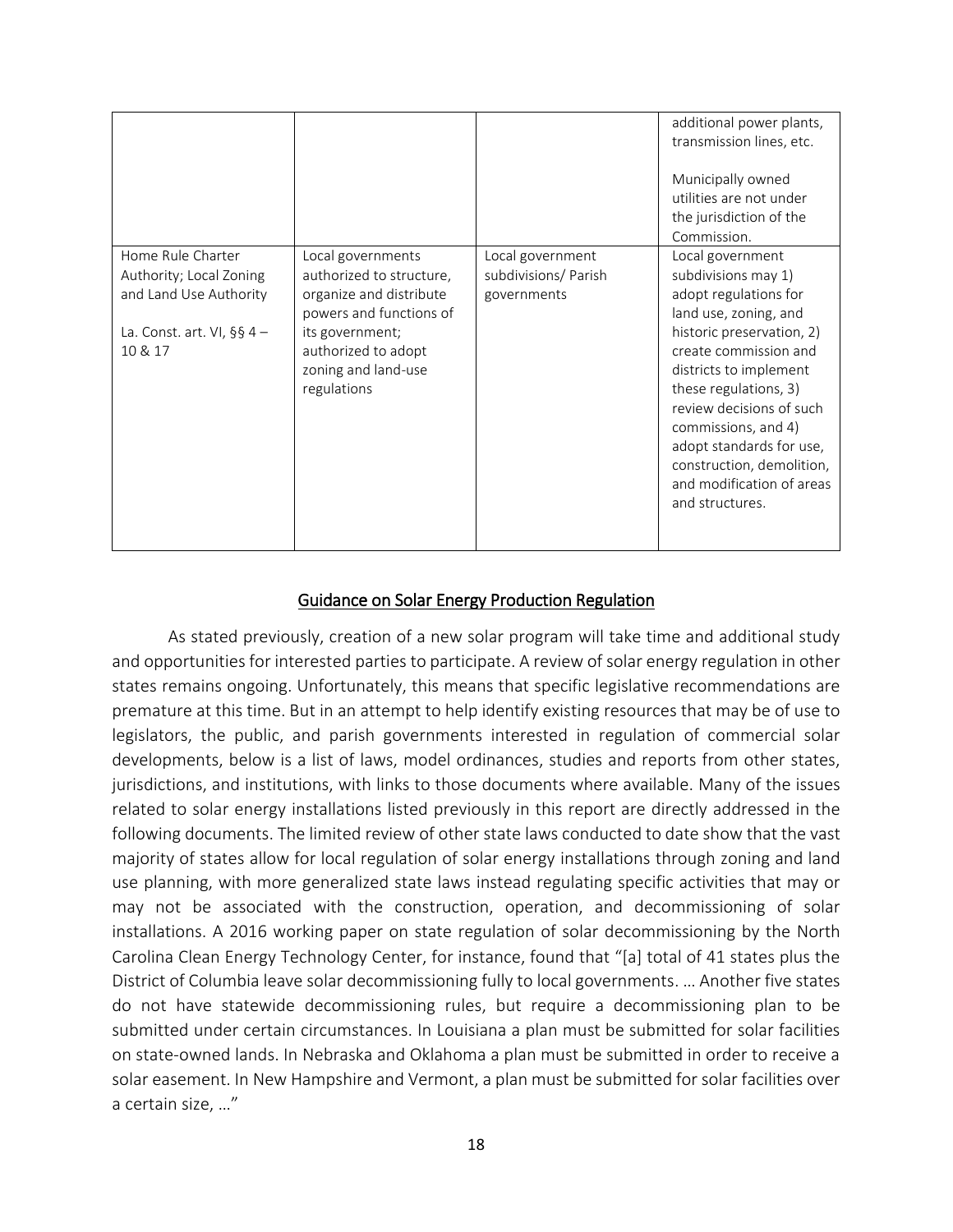It is hoped that an understanding of how the issues raised are being handled by other states and localities will improve as LDNR continues to develop its program pursuant to Act 301. Below is a table attempting to summarize some of the general and specific regulatory programs affecting solar energy in other states. This list used information from the North Carolina Energy Technology Center decommissioning report as a starting point and amended it with additional and updated information. Next is provided a list of model solar energy ordinances identified so far. Finally, a list of relevant studies and reports on solar energy is also provided.

| <b>State Laws</b> |  |
|-------------------|--|
|                   |  |

| <b>STATE</b> | LAW(S)                 | <b>DESCRIPTION</b>                           | <b>INFORMATION/ RESOURCES</b>            |
|--------------|------------------------|----------------------------------------------|------------------------------------------|
| California   | Environmental          | Environmental Impact                         | https://www.energy.ca.gov/programs-and-  |
|              | Quality Act;           | Report required for                          | topics/programs/environmental-and-       |
|              | California Energy      | projects requiring                           | engineering-services                     |
|              | Commission             | government permit or                         |                                          |
|              |                        | using government                             | Cal Health & Saf Code § 25259            |
|              |                        | funding when                                 |                                          |
|              |                        | generating more than                         | Cal Gov Code § 51191.3                   |
|              |                        | 50MWs                                        |                                          |
|              |                        |                                              |                                          |
|              |                        | Department of Toxic                          |                                          |
|              |                        | Substances Control has                       |                                          |
|              |                        | the authority to subject                     |                                          |
|              |                        | PV modules that are                          |                                          |
|              |                        | hazardous waste to the                       |                                          |
|              |                        | state's universal waste                      |                                          |
|              |                        | management.                                  |                                          |
|              |                        |                                              |                                          |
|              |                        | Local governments may<br>require financial   |                                          |
|              |                        |                                              |                                          |
|              |                        | security for site                            |                                          |
|              |                        | restoration when a                           |                                          |
|              |                        | perpetual solar-use<br>easement. To obtain a |                                          |
|              |                        | term or self-renewing                        |                                          |
|              |                        | solar-use easement, a                        |                                          |
|              |                        | performance bond or                          |                                          |
|              |                        | other restoration                            |                                          |
|              |                        | security must be                             |                                          |
|              |                        | posted.                                      |                                          |
| Florida      | Power Plant Siting     | 10 year site plan and                        | https://www.dms.myflorida.com/content/do |
|              | Act; FL Public Utility | siting certification for                     | wnload/56812/239864/file/Renewable Ener  |
|              | Commission;            | >75 MW facility with                         | gy Regs.pdf                              |
|              | Department of          | involvement with                             |                                          |
|              | Environmental          | county and municipality                      |                                          |
|              | Protection             | agencies still involved                      |                                          |
| Hawaii       | State permit;          | Solar energy facility                        | HRS § 205-4.5                            |
|              | Department of Land     | that generates > 1MW                         |                                          |
|              | and Natural            | must first receive state                     |                                          |
|              | Resources &            | permit then state                            |                                          |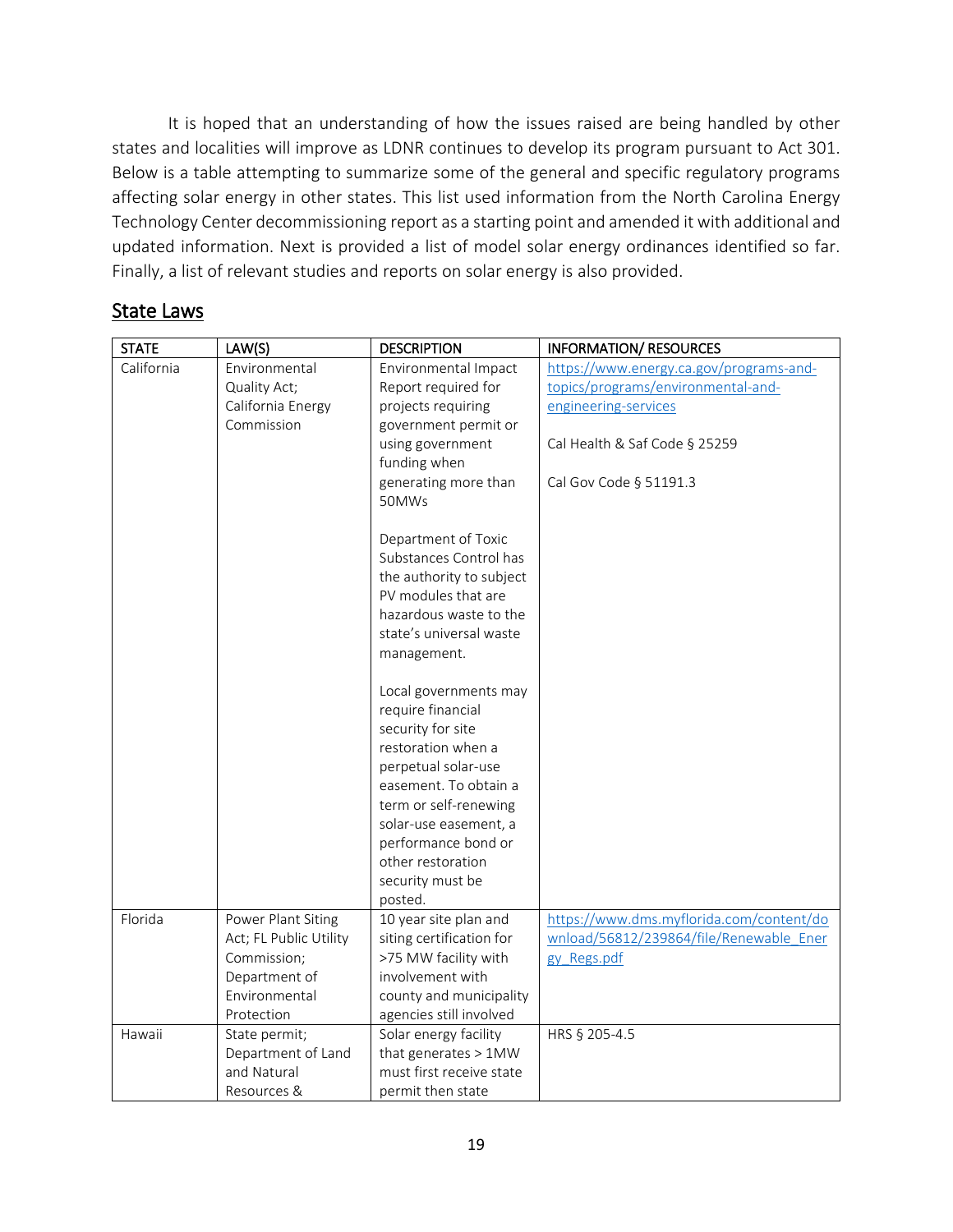|            | Department of             | facilitates county       |                                               |
|------------|---------------------------|--------------------------|-----------------------------------------------|
|            | Health                    | permitting policy. If a  |                                               |
|            |                           | solar installation is    |                                               |
|            |                           | located on Class B or C  |                                               |
|            |                           |                          |                                               |
|            |                           | agricultural land and    |                                               |
|            |                           | received a special use   |                                               |
|            |                           | permit must be           |                                               |
|            |                           | decommissioned at the    |                                               |
|            |                           | owner's expense within   |                                               |
|            |                           | twelve months of the     |                                               |
|            |                           | conclusion of operation  |                                               |
|            |                           | or useful life. Proof of |                                               |
|            |                           | financial security to    |                                               |
|            |                           | decommission the         |                                               |
|            |                           | facility must be         |                                               |
|            |                           | provided to the county   |                                               |
|            |                           | planning commission.     |                                               |
| Indiana    | Proposed law - HB         | State requirements on    | http://184.175.130.101/legislative/2021/bills |
|            | 1381                      | solar energy facilities  | /house/1381#document-6ddbc7c6                 |
|            |                           | >10MW preempts local     |                                               |
|            |                           | ordinances when local    |                                               |
|            |                           | requirements are more    |                                               |
|            |                           |                          |                                               |
| Minnesota  |                           | stringent                |                                               |
|            | Guidelines;               | State provides           | https://files.dnr.state.mn.us/waters/waterm   |
|            | Department of             | statewide guidelines     | gmt_section/shoreland/siting-solar-           |
|            | <b>Natural Resources</b>  | and policy to be         | power.pdf                                     |
|            |                           | implemented at local     |                                               |
|            |                           | level                    |                                               |
| Montana    | Decommissioning           | >2MW required to         | https://leg.mt.gov/content/Committees/Inte    |
|            | plan and bonding;         | submit a                 | rim/2019-2020/EQC/Meetings/may-2020/hj-       |
|            | Department of             | decommissioning plan,    | 38-wind-solar-may-2020.pdf                    |
|            | Environmental             | follow decommissioning   |                                               |
|            | Quality                   | requirements, and        |                                               |
|            |                           | obtain surety bond       |                                               |
| Nebraska   | Solar easements           | A description of         | R.R.S. Neb. § 66-911.01                       |
|            | statewide                 | decommissioning plan     |                                               |
|            |                           | is required              |                                               |
| <b>New</b> | Public Utility            | >30MW solar energy       | https://www.puc.nh.gov/Sustainable%20Ene      |
| Hampshire  | Certificate; Public       | facility required to     | rgy/Renewable Energy Source Eligibility.ht    |
|            | <b>Utility Commission</b> | provide                  | m                                             |
|            |                           | decommissioning bond     |                                               |
|            |                           | in order to receive      | RSA 162-H                                     |
|            |                           | required certificate     |                                               |
| New Jersey | New Jersey Farmland       | Solar energy facilities  | https://www.nj.gov/agriculture/sadc/farmpr    |
|            | Preservation              | required to receive      | eserve/                                       |
|            | Program;                  | permit if planned for    |                                               |
|            | Department of             | protected farmland and   | N.J.A.C. § 2A.12                              |
|            | Agriculture               | must be                  |                                               |
|            |                           | decommissioned in        |                                               |
|            |                           |                          |                                               |
|            |                           | accordance with a        |                                               |
|            |                           | conservation plan        |                                               |
|            |                           | designed to address the  |                                               |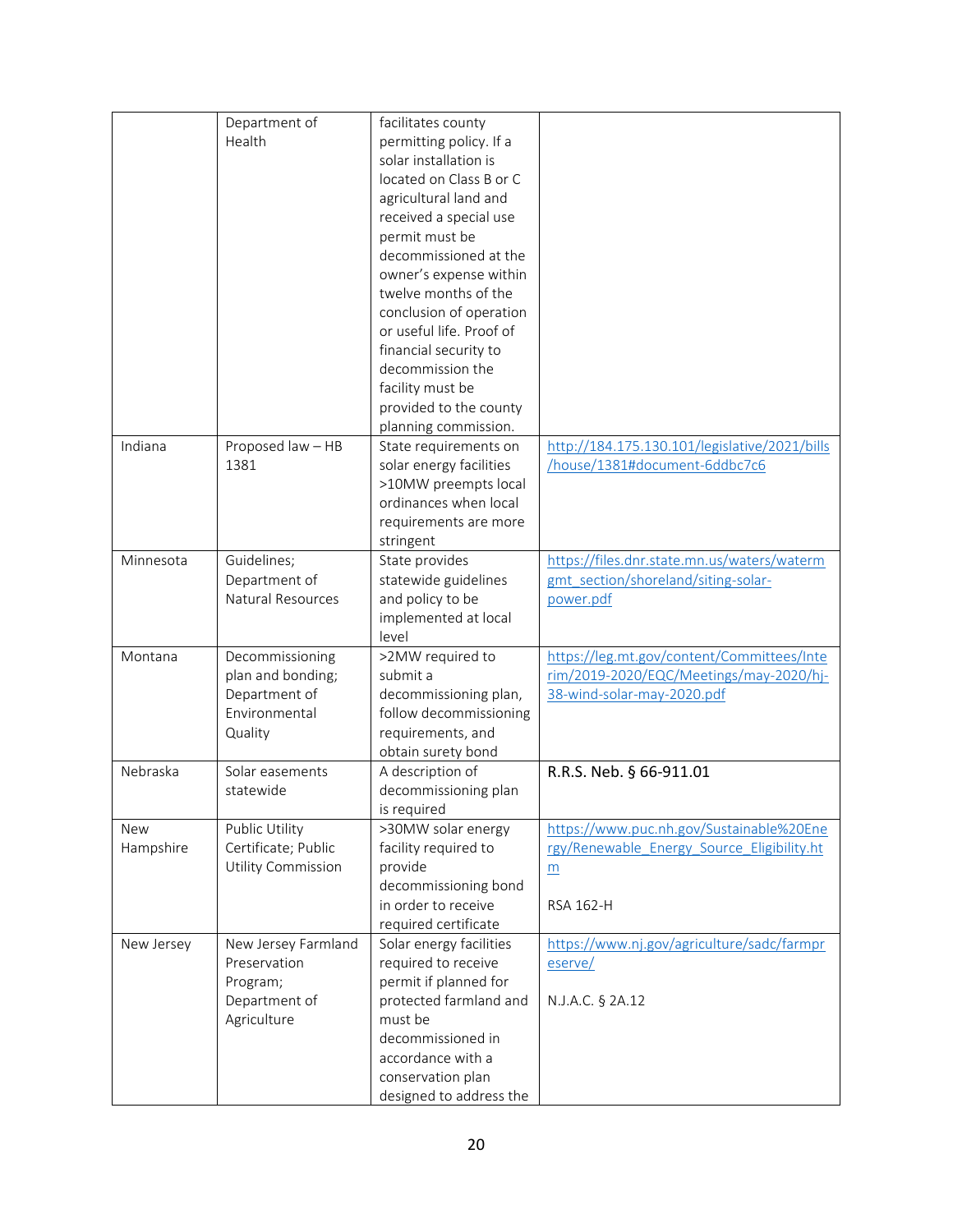|            |                       | impacts of the                |                                             |
|------------|-----------------------|-------------------------------|---------------------------------------------|
|            |                       | decommissioning               |                                             |
|            |                       | process.: 76 -                |                                             |
|            |                       |                               |                                             |
|            |                       | 22Decommissioning is          |                                             |
|            |                       | subject to local              |                                             |
|            |                       | ordinances                    |                                             |
| New Mexico | Office of Renewable   | Archeological Survey          | https://www.nmstatelands.org/divisions/co   |
|            | Energy; State Land    | required; specific            | mmercial-resources/renewable-               |
|            | Office                | regulatory                    | energy/about-office-of-renewable-energy/    |
|            |                       | requirements for solar        |                                             |
|            |                       | energy developments           |                                             |
|            |                       | on state-                     |                                             |
|            |                       | owned/managed land            |                                             |
| New York   | Department of         | Joint state and local         | https://www.dec.ny.gov/permits/357.html     |
|            | Environmental         | zoning; environmental         |                                             |
|            | Conservation          | impact statements             |                                             |
|            |                       | required unless the           |                                             |
|            |                       | solar energy facility is      |                                             |
|            |                       | <25 acres and located         |                                             |
|            |                       | on brownfields/landfills      |                                             |
| North      | North Carolina        | Certificate of public         | https://www.ncuc.net/Reps/reps.html         |
| Carolina   | Utilities Commission  | convenience &                 |                                             |
|            |                       | necessity, and special        |                                             |
|            |                       | use permit may be             |                                             |
|            |                       | required; Legislature         |                                             |
|            |                       |                               |                                             |
|            |                       | currently considering         |                                             |
|            |                       | possible new regulatory       |                                             |
| Oklahoma   | Statewide for solar   | programs                      |                                             |
|            |                       | A description of the          | 60 Okl. St. § 820.1                         |
|            | easements             | decommissioning plan          |                                             |
|            |                       | is required to obtain a       |                                             |
|            |                       | solar easement.               |                                             |
| Texas      | Department of         | <b>Conditional Use Permit</b> |                                             |
|            | Environmental         | for large scale solar         |                                             |
|            | Quality               | energy facilities not         |                                             |
|            |                       | included in local             |                                             |
|            |                       | ordinances                    |                                             |
| Vermont    | Department of Public  | CPG preempts local            | https://puc.vermont.gov/sites/psbnew/files/ |
|            | Service - Certificate | zoning, but provides          | doc library/Siting-Cases-Section%20248-     |
|            | of Public Good (CPG)  | "substantial deference        | $v11$ 0.pdf                                 |
|            |                       | to localities."               |                                             |
|            |                       | Applications for solar        | CVR 30-000-056                              |
|            |                       | installations greater         |                                             |
|            |                       | than 1 MW must                |                                             |
|            |                       | include a                     |                                             |
|            |                       | decommissioning plan.         |                                             |
| Virginia   | Department of         | NR Impact Summary             | https://www.deq.virginia.gov/permits-       |
|            | Environmental         | required for facilities       | regulations/environmental-impact-review/-   |
|            | Quality - Natural     | >3MW; required to plan        | fsiteid-1                                   |
|            | Resources Impact      | fencing and                   |                                             |
|            | Summary               | construction so as to         | Va. Code Ann. § 67-103                      |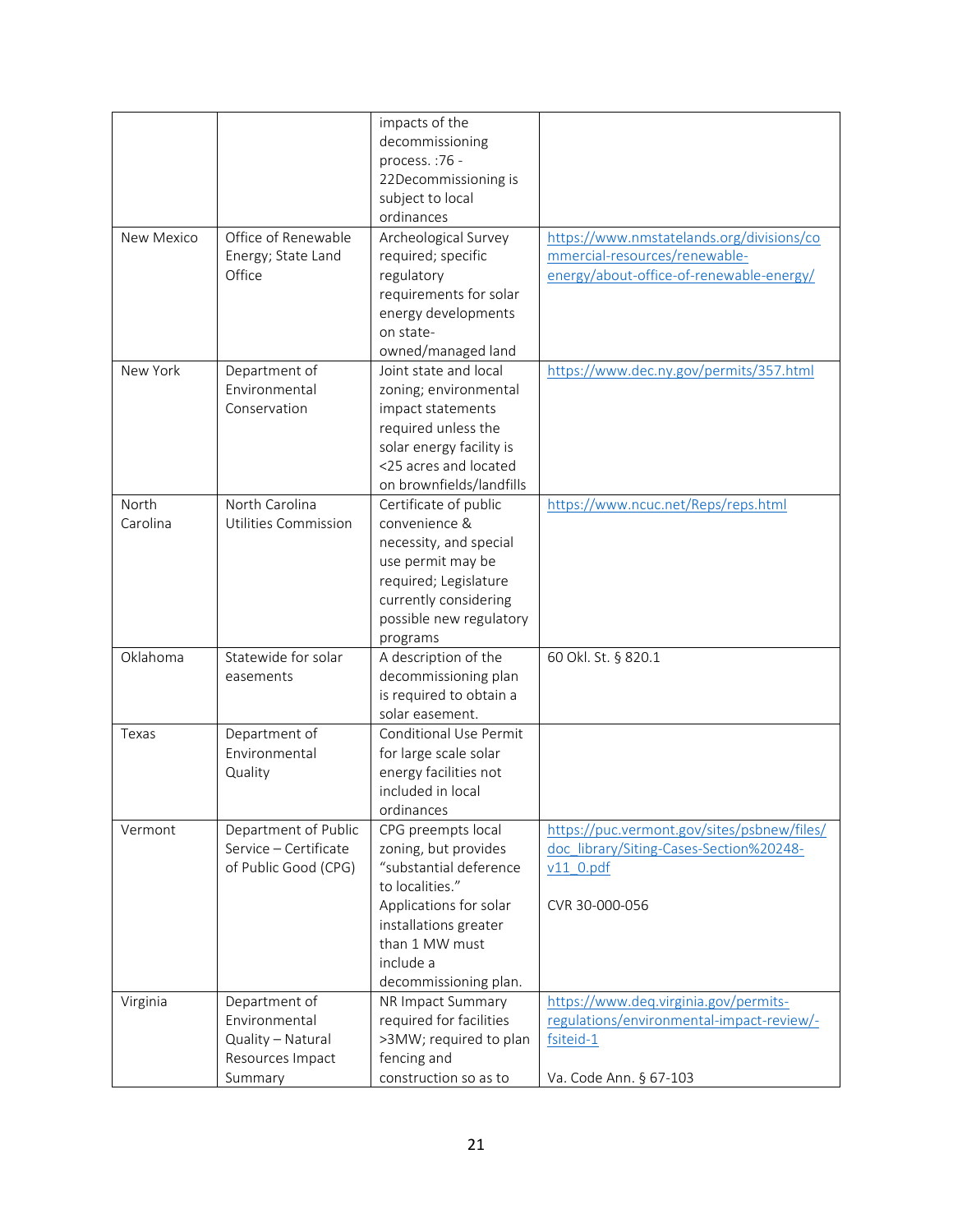|            |                             | avoid impact on wildlife   |                           |
|------------|-----------------------------|----------------------------|---------------------------|
|            |                             | passage.                   |                           |
|            |                             |                            |                           |
|            |                             | No statewide               |                           |
|            |                             | decommissioning rules,     |                           |
|            |                             | but local ordinances       |                           |
|            |                             | addressing the siting of   |                           |
|            |                             | solar facilities must also |                           |
|            |                             | address                    |                           |
|            |                             | decommissioning.           |                           |
| Washington | <b>Energy Facility Site</b> | In lieu of any other       | https://www.efsec.wa.gov/ |
|            | <b>Evaluation Council</b>   | state or local permits,    |                           |
|            |                             | solar energy facilities    | WAC 463-72                |
|            |                             | may opt into receiving a   |                           |
|            |                             | certification from the     |                           |
|            |                             | EFSEC; requires site       |                           |
|            |                             | restoration and            |                           |
|            |                             | financial security         |                           |

## Model Ordinances

• American Planning Association, *[Planning for Solar Energy Briefing Papers](https://planning-org-uploaded-media.s3.amazonaws.com/legacy_resources/research/solar/briefingpapers/pdf/solarpaperscompendium.pdf)* (2013).

 Emory Law School – Turner Environmental Law Clinic, Georgia Tech Strategic Energy Institute, and University of Georgia Agriculture Technical Assistance Program, *[The Georgia Model Solar Zoning](https://lpdd.org/wp-content/uploads/2021/05/2018-07-30_mso_guide_final.pdf#:~:text=The%20Georgia%20Model%20Solar%20Zoning%20Ordinance%20%28Georgia%20Model,nationwide%20and%20shaped%20to%20fit%20Georgia%E2%80%99s%20specific%20needs)  [Ordinance Guide](https://lpdd.org/wp-content/uploads/2021/05/2018-07-30_mso_guide_final.pdf#:~:text=The%20Georgia%20Model%20Solar%20Zoning%20Ordinance%20%28Georgia%20Model,nationwide%20and%20shaped%20to%20fit%20Georgia%E2%80%99s%20specific%20needs)*, Version 1.0 (July 2018).

• California County Planning Directors Association, [Model Solar Energy Facility Permit Streamlining](https://ccpda.org/documents/solar-issues/solar-energy-facility-permit-streamling-2012-02-03/140-appendix-a-ccpda-model-sef-permit-streamlining-ordinance/file)  [Ordinance and Model Solar Energy Facility Permit Streamlining Guide\(](https://ccpda.org/documents/solar-issues/solar-energy-facility-permit-streamling-2012-02-03/140-appendix-a-ccpda-model-sef-permit-streamlining-ordinance/file)Feb. 2012),

• Cumberland County Planning Department, *[Solar Energy Systems Model Ordinance](https://www.ccpa.net/DocumentCenter/View/7947/final-solar-4-19-11?bidId)* (Apr. 2011).

• Delaware Valley Regional Planning Commission, *[Renewable Energy Ordinance Framework: Solar PV](https://www.dvrpc.org/EnergyClimate/ModelOrdinance/Solar/pdf/2016_DVRPC_Solar_REOF_Reformatted_Final.pdf)* (Feb. 2015).

• Indiana University, Environmental Resilience Institute and the Great Plains Institute, *Model Solar Ordinance for Indiana Local Governments*, included in written comments attachment to this report, (December 2020).

• Massachusetts Department of Energy Resources, Massachusetts Department of Environmental Protection, and Massachusetts Clean Energy Center, *[Clean Energy Results, Questions & Answers Ground-](https://www.mass.gov/files/documents/2016/08/rn/solar-pv-guide.pdf)[Mounted Solar Photovoltaic](https://www.mass.gov/files/documents/2016/08/rn/solar-pv-guide.pdf) Systems*(June 2015).

• Massachusetts Executive Office of Energy and Environmental Affairs, *[Model Zoning for the Regulation of](https://www.mass.gov/files/documents/2016/08/nc/model-solar-zoning.pdf)  [Solar Energy Systems](https://www.mass.gov/files/documents/2016/08/nc/model-solar-zoning.pdf)* (Dec. 2014).

• Minnesota Department of Commerce, Division of Energy Resources, *[From Policy to Reality: Updated](http://www.growsolar.org/wp-content/uploads/2014/10/SolarEnergyStandardsCountyFeb14.pdf)  [Model Ordinances for Sustainable Development, Solar Energy Standards -](http://www.growsolar.org/wp-content/uploads/2014/10/SolarEnergyStandardsCountyFeb14.pdf) Urban Communities and From [Policy to Reality: Updated Model Ordinances for Sustainable Development, Solar Energy Studies -](http://www.growsolar.org/wp-content/uploads/2014/10/SolarEnergyStandardsCountyFeb14.pdf) [Counties](http://www.growsolar.org/wp-content/uploads/2014/10/SolarEnergyStandardsCountyFeb14.pdf)*(Feb. 2014).

- Great Plains Institute, *[Grow Solar Local Government Solar Toolkit Minnesota](https://www.betterenergy.org/blog/minnesota-solar-toolkit/)* (Aug. 2017).
- NC Sustainable Energy Association and NC Clean Energy Technology Center, Template Solar Energy [Development Ordinance for North Carolina](https://nccleantech.ncsu.edu/wp-content/uploads/2018/06/NC-Template-Solar-Ordinance.pdf) (Oct. 2016).

• Pace Law School, Land Use Law Center, *[Zoning for Solar Energy: Resource Guide\(](https://digitalcommons.pace.edu/cgi/viewcontent.cgi?article=1004&=&context=environmental&=&sei-redir=1&referer=https%253A%252F%252Fwww.bing.com%252Fsearch%253Fq%253DPace%252BLaw%252BSchool%252C%252BLand%252BUse%252BLaw%252BCenter%252C%252BZoning%252Bfor%252BSolar%252BEnergy%25253A%252BResource%252BGuide%2526src%253DIE-SearchBox%2526FORM%253DIESR3S#search=%22Pace%20Law%20School%2C%20Land%20Use%20Law%20Center%2C%20Zoning%20Solar%20Energy%3A%20Resource%20Guide%22)2015).*

• Sabin Center for Climate Change Law at Columbia Law School, *[Model Small-Scale Solar Siting Ordinance](https://climate.law.columbia.edu/sites/default/files/content/docs/others/Model-ordinance-Solar-v-7.pdf)* (2012).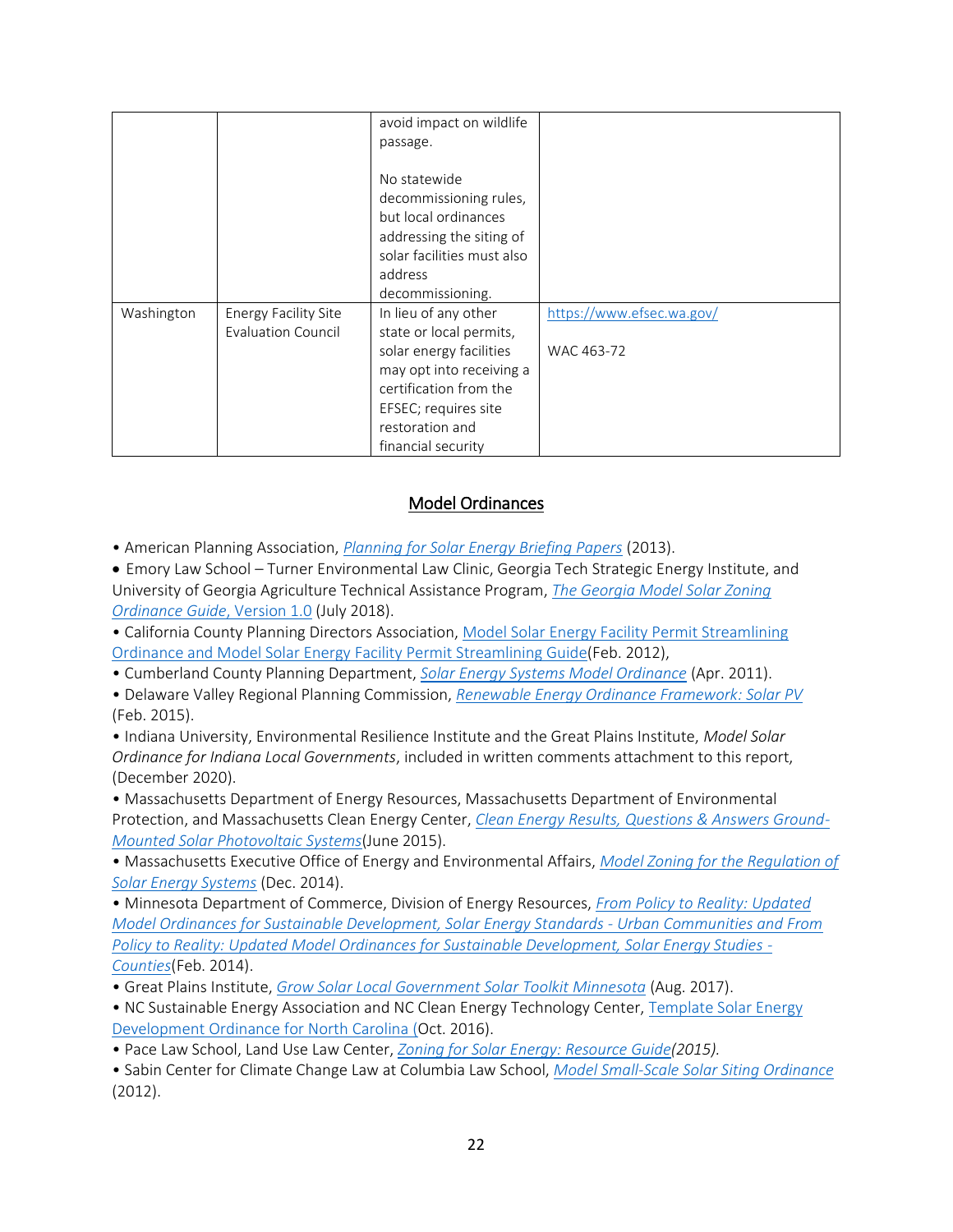• Go Solar Florida, *[Model Zoning Ordinance](https://www.broward.org/GoGreen/GoSOLAR/GoSOLARFlorida/Documents/Go_SOLAR_Florida_Model_Zoning_Ordinance%202014.pdf)* (Sept. 2014).

• Sustainable Jersey, *Guidance for Creating a Solar Friendly Zoning Ordinance* (Apr. 2017) ("New Jersey Model"),

• Sustainable CUNY, *New York State Model Solar Energy Law* (May 2016) ("New York Model"),

• Environmental Planning & Design, LLC, *Zoning and Permitting Solar in Your Municipality* (Dec. 2012) – prepared for Citizens for Pennsylvania's Future (PennFuture), City of Pittsburgh, Allegheny County, Southwestern Pennsylvania Commission, CONNECT (Congress of Neighboring Communities), and SUNWPA (Solar Unified Network of Western Pennsylvania

• North Central Texas Council of Governments and State Energy Conservation Office, *[Model Ordinance](https://www.gosolartexas.org/getmedia/4f320710-7d0d-40b7-aaf8-49d18294623c/Solar-PV-Model-Ordinance-Guide.pdf)  [Guidelines for Municipalities](https://www.gosolartexas.org/getmedia/4f320710-7d0d-40b7-aaf8-49d18294623c/Solar-PV-Model-Ordinance-Guide.pdf)*(July 2016).

• University of North Carolina School of Government, Adam Lovelady, *[Planning and Zoning for Solar in](https://www.sog.unc.edu/publications/reports/planning-and-zoning-solar-north-carolina)  [North Carolina](https://www.sog.unc.edu/publications/reports/planning-and-zoning-solar-north-carolina)*(2014).

• Utah Clean Energy, *Solar Friendly Zoning Toolbox*

• Virginia Department of Environmental Quality and Local Government Outreach Group, *[Model](https://www.planning.org/knowledgebase/resource/7002579/)  [Ordinance for Larger-Scale Solar Energy Products in Virginia and Model Ordinance for Smaller-Scale Solar](https://www.planning.org/knowledgebase/resource/7002579/)  [Energy Projects in Virginia \(By Right Permitting\)](https://www.planning.org/knowledgebase/resource/7002579/)*(Dec. 2012).

## Studies and Reports

### *Farm Service Agency – USDA*

[Conservation Reserve Program](https://www.fsa.usda.gov/programs-and-services/conservation-programs/conservation-reserve-program/index)

### *NREL (National Renewable Energy Laboratory – US Dept. of Energy)*

[Beneath Solar Panels, the Seeds of Opportunity Sprout](https://www.nrel.gov/news/features/2019/beneath-solar-panels-the-seeds-of-opportunity-sprout.html)

o Describes research into low-impact development of solar farm installations which preserve the topsoil. Native vegetation reduces water use and promotes pollinator populations. Food crops can be grown underneath solar panels, which provide shade and reduce water use.

[Overview of Opportunities for Co-Location of Solar Energy Technologies and Vegetation](https://www.nrel.gov/docs/fy14osti/60240.pdf)

o Details research findings identifying the benefits of re-vegetation and low-impact site preparation for the local ecosystem and neighboring agricultural productions.

- [Best Practices at the End of the Photovoltaic System Performance Period](https://www.nrel.gov/docs/fy21osti/78678.pdf)
- o Details issues of decommissioning and disposal of solar panels and solar energy systems

### *EERE (Office of Energy Efficiency & Renewable Energy – US Dept. of Energy)*

- [Farmer's Guide to Going Solar](https://www.energy.gov/eere/solar/farmers-guide-going-solar)
- o FAQ-format page with links to research studies